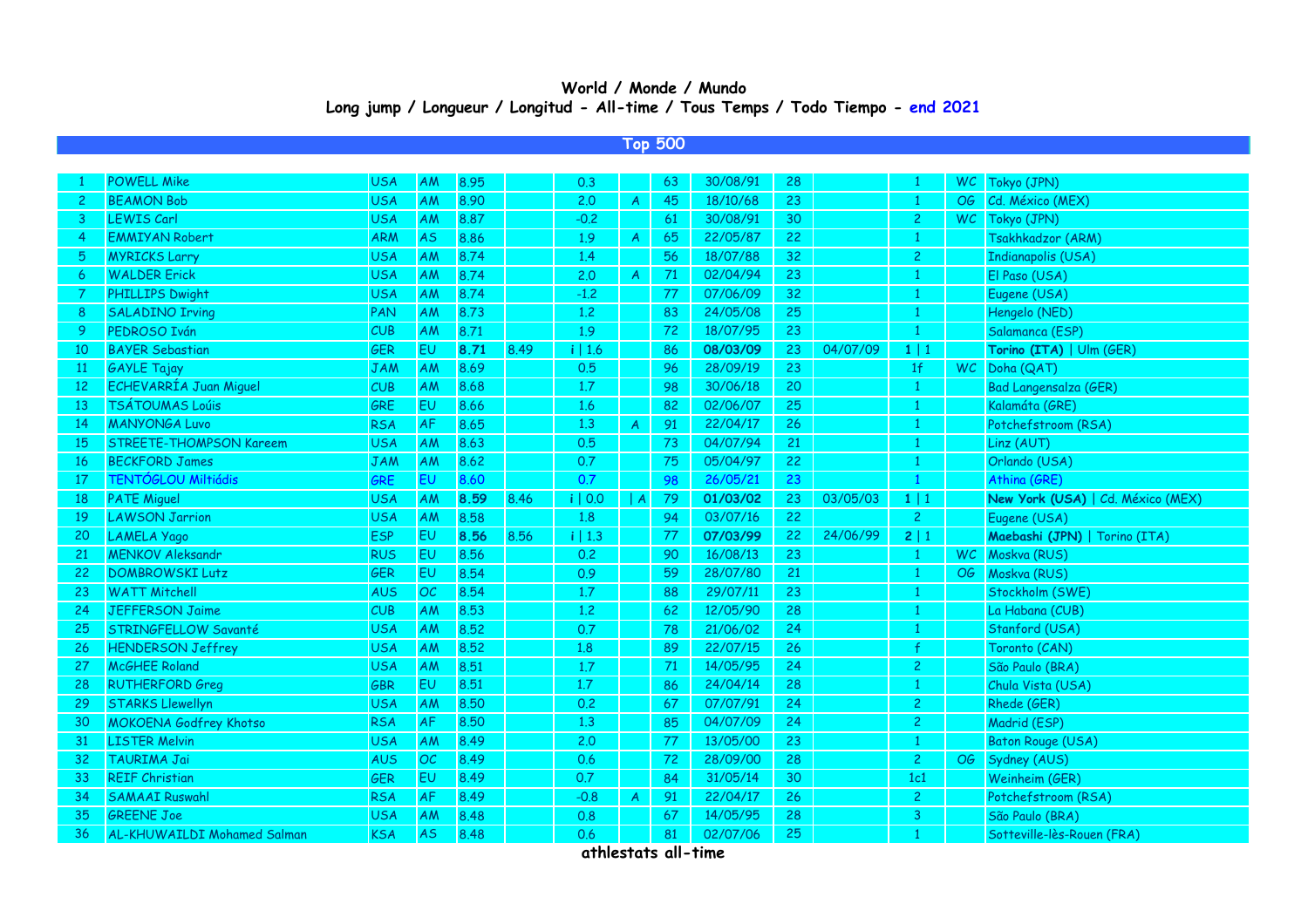| 37 | <b>DILWORTH Kevin</b>       | <b>USA</b> | <b>AM</b> | 8.47 |      | 1.9          |              | 74     | 09/05/96 | 22              |          | 1              |           | Abilene (USA)                       |
|----|-----------------------------|------------|-----------|------|------|--------------|--------------|--------|----------|-----------------|----------|----------------|-----------|-------------------------------------|
| 38 | <b>MOFFITT John</b>         | <b>USA</b> | AM        | 8.47 |      | 0.9          |              | 80     | 26/08/04 | 24              |          | $\overline{2}$ | OG .      | Athína (GRE)                        |
| 39 | <b>HOWE Andrew</b>          | <b>ITA</b> | <b>EU</b> | 8.47 |      | $-0.2$       |              | 85     | 30/08/07 | 22              |          | $\overline{2}$ | <b>WC</b> | Osaka (JPN)                         |
| 40 | LI Jinzhe                   | <b>CHN</b> | <b>AS</b> | 8.47 |      | 0.0          |              | 89     | 28/06/14 | 25              |          | $\mathbf{1}$   |           | Bad Langensalza (GER)               |
| 41 | <b>WANG Jianan</b>          | <b>CHN</b> | <b>AS</b> | 8.47 |      | 0.7          |              | 96     | 16/06/18 | 22              |          | $\mathbf{1}$   |           | Guiyang (CHN)                       |
| 42 | HARRISON JuVaughn           | <b>USA</b> | AM        | 8.47 |      | $-0.2$       |              | 99     | 27/06/21 | 22              |          | $\mathbf{1}$   |           | Eugene (USA)                        |
| 43 | <b>VOLOSHIN Leonid</b>      | <b>RUS</b> | EU.       | 8.46 |      | 1.2          |              | 66     | 05/07/88 | 22              |          | 1              |           | Tallinn (EST)                       |
| 44 | <b>CONLEY Mike</b>          | <b>USA</b> | AM        | 8.46 |      | 1.6          |              | 62     | 04/05/96 | 34              |          | $\overline{c}$ |           | Springfield (USA)                   |
| 45 | <b>TOURE Cheikh</b>         | <b>SEN</b> | AF        | 8.46 |      | 1.8          |              | 70     | 15/06/97 | 27              |          | $\mathbf{1}$   |           | Bad Langensalza (GER)               |
| 46 | <b>CAMEJO Ibrahim</b>       | <b>CUB</b> | ΑM        | 8.46 |      | 0.3          |              | 82     | 21/06/08 | 26              |          | $\mathbf{1}$   |           | Bilbao (ESP)                        |
| 47 | <b>RIVERA Luis</b>          | <b>MEX</b> | AM        | 8.46 |      | 1.3          |              | 87     | 12/07/13 | 26              |          | $\mathbf{1}$   |           | Kazan (RUS)                         |
| 48 | <b>STEKIC Nenad</b>         | <b>SRB</b> | EU        | 8.45 |      | 2.0          |              | 51     | 25/07/75 | 24              |          | $\mathbf{1}$   |           | Montréal (CAN)                      |
| 49 | <b>GOODWIN Marquise</b>     | <b>USA</b> | AM        | 8.45 |      | 0.8          |              | 90     | 14/05/16 | 26              |          | $\mathbf{1}$   |           | Baie Mahault (FRA)                  |
| 50 | <b>METCALF Eric</b>         | <b>USA</b> | AM        | 8.44 |      | 1.7          |              | 68     | 17/06/88 | 20              |          | $\mathbf{1}$   |           | Tampa (USA)                         |
| 51 | TORNÉUS Michel              | <b>SWE</b> | EU        | 8.44 |      | 1.8          | $\mathsf{A}$ | 86     | 10/07/16 | 30 <sub>o</sub> |          | $\mathbf{1}$   |           | Monachil (ESP)                      |
| 52 | <b>GRIMES Jason</b>         | <b>USA</b> | AM        | 8.43 |      | 0.8          |              | 59     | 16/06/85 | 26              |          | $\mathbf{1}$   |           | <b>Indianapolis (USA)</b>           |
| 53 | <b>EVANGELISTI Giovanni</b> | <b>ITA</b> | <b>EU</b> | 8.43 |      | 1.8          |              | 61     | 16/05/87 | 26              |          | $\mathbf{1}$   |           | San Giovanni Valdarno (ITA)         |
| 54 | <b>TARASENKO Stanislav</b>  | <b>RUS</b> | EU        | 8.43 | 8.32 | i   1.3      |              | 66     | 26/01/94 | 28              | 16/06/95 | $1 \mid 2$     |           | Moskva (RUS)   Moskva (RUS)         |
| 55 | <b>MÉLIZ Luis Felipe</b>    | <b>CUB</b> | AM        | 8.43 |      | 0.1          |              | 79     | 03/06/00 | 21              |          | $\overline{c}$ |           | Jena (GER)                          |
| 56 | <b>GAISAH Ignisious</b>     | GHA        | AF        | 8.43 |      | $-0.2$       |              | 83     | 14/07/06 | 23              |          | $\overline{c}$ |           | Roma (ITA)                          |
| 57 | <b>SHI Yuhao</b>            | CHN        | <b>AS</b> | 8.43 |      | 0.7          |              | 98     | 12/05/18 | 20              |          | $\overline{c}$ |           | Shanghai (CHN)                      |
| 58 | <b>SDIRI Salim</b>          | <b>FRA</b> | EU        | 8.42 |      | 0.4          |              | 78     | 12/06/09 | 31              |          | $\mathbf{1}$   |           | Pierre-Bénite (FRA)                 |
| 59 | <b>DENDY Marquis</b>        | <b>USA</b> | AM        | 8.42 |      | 1.6          |              | 92     | 03/07/16 | 24              |          | $\overline{4}$ |           | Eugene (USA)                        |
| 60 | <b>HEPBURN Craig</b>        | <b>BAH</b> | AM        | 8.41 |      | $1.5\,$      |              | 69     | 17/06/93 | 24              |          | $\mathbf{1}$   |           | Nassau (BAH)                        |
| 61 | <b>SOSUNOV Kiril</b>        | <b>RUS</b> | EU        | 8.41 | 8.38 | $i \mid 1.1$ |              | 75     | 08/03/97 | 22              | 27/06/98 | 2   1          |           | Paris (FRA)   Sankt-Peterburg (RUS) |
| 62 | <b>VISSER Zarck</b>         | <b>RSA</b> | AF        | 8.41 |      | 0.9          |              | 89     | 04/07/15 | 26              |          | $\mathbf{1}$   |           | Bad Langensalza (GER)               |
| 63 | de SOUZA Douglas            | <b>BRA</b> | AM        | 8.40 |      | 1.4          |              | 72     | 15/02/95 | 23              |          | $\mathbf{1}$   |           | São Paulo (BRA)                     |
| 64 | <b>HOWARD Robert</b>        | <b>USA</b> | AM        | 8.40 |      | 0.4          |              | 75     | 17/05/97 | 22              |          | $\mathbf{1}$   |           | Auburn (USA)                        |
| 65 | <b>CANKAR</b> Gregor        | <b>SLO</b> | EU        | 8.40 |      | 2.0          |              | 75     | 18/05/97 | 22              |          | $\mathbf{1}$   |           | Celje (SLO)                         |
| 66 | <b>LAO Jianfeng</b>         | CHN        | <b>AS</b> | 8.40 |      | 0.0          |              | 75     | 28/05/97 | 22              |          | 1              |           | Zhaoqing (CHN)                      |
| 67 | <b>BERRABAH Yahya</b>       | <b>MAR</b> | AF        | 8.40 |      | 1,0          |              | 81     | 02/10/09 | 28              |          | $\mathbf{1}$   |           | Beyrouth (LBA)                      |
| 68 | <b>LAPIERRE Fabrice</b>     | <b>AUS</b> | OC        | 8.40 |      | 0.5          |              | 83     | 14/07/10 | 27              |          | $\mathbf{1}$   |           | Nuoro (ITA)                         |
| 69 | <b>MAKUSHA Ngonidzashe</b>  | ZIM        | AF        | 8.40 |      | 0.0          |              | 87     | 09/06/11 | 24              |          | 1              |           | Des Moines (USA)                    |
| 70 | SHIROYAMA Shoutarou         | <b>JPN</b> | <b>AS</b> | 8.40 |      | 1,5          |              | 95     | 17/08/19 | 24              |          | $\mathbf{1}$   |           | Fukui (JPN)                         |
| 71 | <b>BENTLEY Dion</b>         | <b>USA</b> | AM        | 8.39 |      | 0.8          |              | $71\,$ | 03/06/93 | 22              |          | $\overline{2}$ |           | New Orleans (USA)                   |
| 72 | <b>MARZOUK Ahmad Fayaz</b>  | <b>KSA</b> | AS        | 8.39 |      | $-0.4$       |              | 79     | 13/08/06 | 27              |          | $\mathbf{1}$   |           | Lapinlahti (FIN)                    |
| 73 | <b>STEWART Tyron</b>        | <b>USA</b> | AM        | 8.39 |      | 2.0          |              | 89     | 24/04/14 | 25              |          | $\overline{c}$ |           | Chula Vista (USA)                   |
| 74 | <b>MASSÓ Maykel</b>         | CUB        | AM        | 8.39 |      | 0.6          |              | 99     | 29/05/21 | 22              |          | $\mathbf{1}$   |           | La Habana (CUB)                     |
| 75 | <b>SEMYKIN Konstantin</b>   | <b>RUS</b> | EU        | 8.38 |      | 0.4          |              | 60     | 17/08/84 | 24              |          | $\mathbf{1}$   |           | Moskva (RUS)                        |
| 76 | <b>HUANG Geng</b>           | <b>CHN</b> | <b>AS</b> | 8.38 |      | 1.1          |              | 70     | 18/05/95 | 25              |          | $\mathbf{1}$   |           | Taiyuan (CHN)                       |
| 77 | <b>SHKURLATOV Vitaliy</b>   | <b>RUS</b> | EU        | 8.38 | 8.23 | i   0.0      |              | 79     | 30/01/00 | 21              | 10/08/03 | $1 \mid 1$     |           | Samara (RUS)   Tula (RUS)           |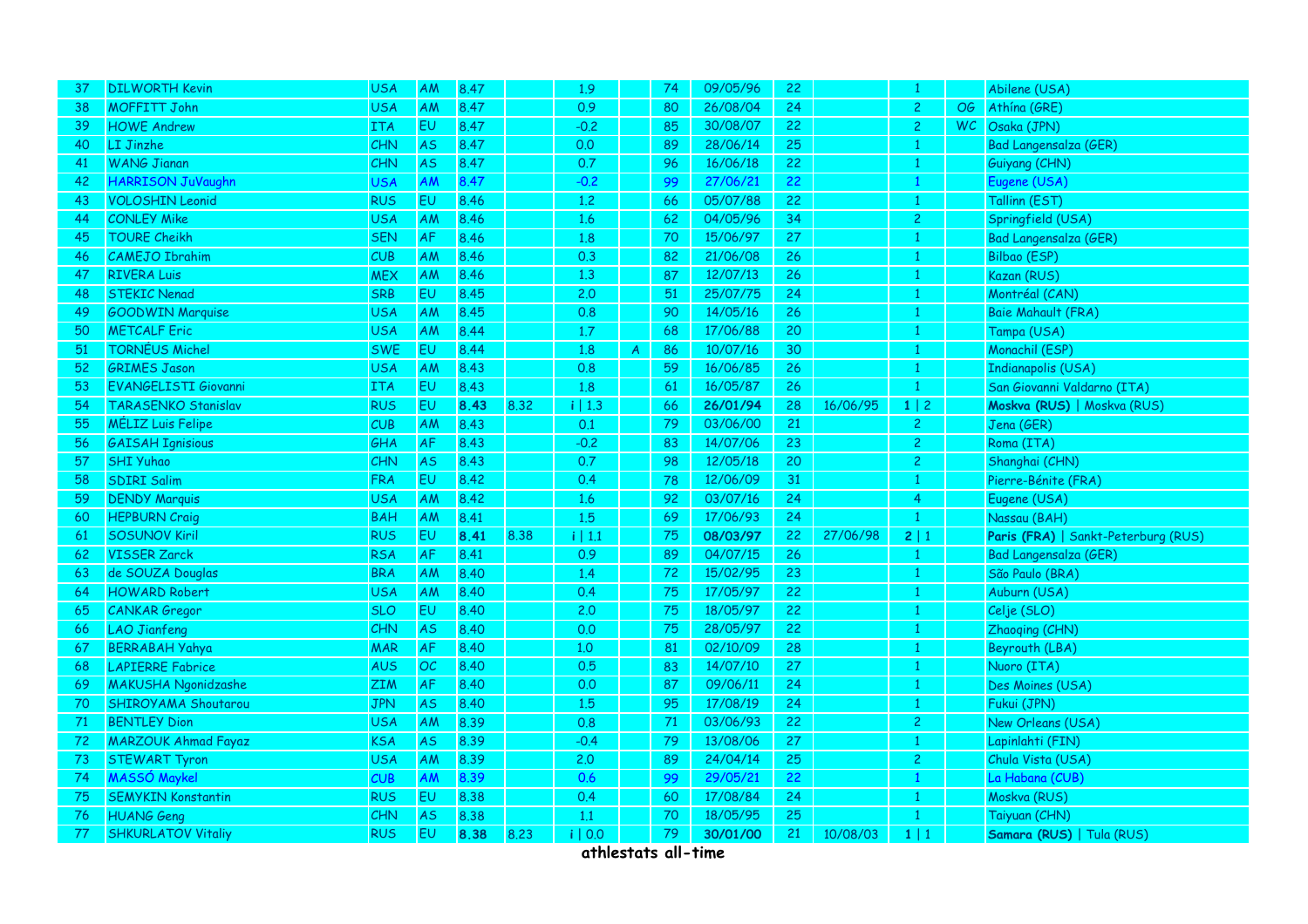| <b>TUDOR Bogdan</b>            | <b>ROU</b>          | <b>EU</b> | 8.37 |      |         |               |    |          |                                  |          |                 |                                                                                                                   |                                   |
|--------------------------------|---------------------|-----------|------|------|---------|---------------|----|----------|----------------------------------|----------|-----------------|-------------------------------------------------------------------------------------------------------------------|-----------------------------------|
|                                |                     |           |      |      | 1.5     |               | 70 | 09/07/95 | 25                               |          | $\overline{2}$  |                                                                                                                   | <b>Bad Cannstadt</b>              |
| <b>MARTÍNEZ Joan Lino</b>      | <b>ESP</b>          | <b>EU</b> | 8.37 | 8.32 | i   1.3 |               | 78 | 06/03/05 | 27                               | 26/08/04 | $1 \mid 3$      |                                                                                                                   | OG Madrid (ESP)   Athína (GRE)    |
| <b>CÁCERES</b> Eusebio         | <b>ESP</b>          | <b>EU</b> | 8.37 |      | 1.1     |               | 91 | 12/07/13 | 22                               |          |                 |                                                                                                                   | Tampere (FIN)                     |
| <b>BAZILE Zach</b>             | <b>USA</b>          | AM        | 8.37 |      | 1.9     |               | 96 | 06/06/18 | 22                               |          | $\mathbf{1}$    |                                                                                                                   | Eugene (USA)                      |
| de OLIVEIRA Joao Carlos        | <b>BRA</b>          | AM        | 8.36 |      | 1.0     |               | 54 | 21/07/79 | 25                               |          | $\mathbf{1}$    |                                                                                                                   | Rieti (ITA)                       |
| <b>PASCHEK Frank</b>           | <b>GER</b>          | <b>EU</b> | 8.36 |      | 1.6     |               | 56 | 28/05/80 | 24                               |          | $\mathbf{1}$    |                                                                                                                   | Berlin (GER)                      |
| <b>CHEN Zunrong</b>            | CHN                 | <b>AS</b> | 8.36 |      | 1.5     |               | 62 | 05/05/92 | 30                               |          | $\mathbf{1}$    |                                                                                                                   | Shizuoka (JPN)                    |
| <b>KOUKODIMOS Konstandinos</b> | GRE                 | <b>EU</b> | 8.36 |      | 1.6     |               | 69 | 05/06/94 | 25                               |          | $\mathbf{1}$    |                                                                                                                   | Chania (GRE)                      |
| FERREIRA Nélson Carlos         | <b>BRA</b>          | <b>AM</b> | 8.36 |      | 0.8     | $\mathcal{A}$ | 73 | 10/05/96 | 23                               |          | $\mathbf{1}$    |                                                                                                                   | Medellín (COL)                    |
| <b>CALADO Carlos</b>           | POR                 | <b>EU</b> | 8.36 |      | 1.2     |               | 75 | 20/06/97 | 22                               |          | $\mathbf{1}$    |                                                                                                                   | Lisboa (POR)                      |
| <b>DAVIS Walter</b>            | <b>USA</b>          | AM        | 8.36 |      | 1.3     |               | 79 | 29/04/06 | 27                               |          | $\mathbf{1}$    |                                                                                                                   | Fort-de-France (FRA)              |
| <b>QUINLEY Trevell</b>         | <b>USA</b>          | <b>AM</b> | 8.36 |      | 1.6     |               | 83 | 29/06/08 | 25                               |          | $\mathbf{1}$    |                                                                                                                   | Eugene (USA)                      |
| <b>HASHIOKA Yuki</b>           | <b>JPN</b>          | <b>AS</b> | 8.36 |      | 0.6     |               | 99 | 27/06/21 | 22                               |          | $\mathbf{1}$    |                                                                                                                   | Osaka (JPN)                       |
| <b>BOSTON Ralph</b>            | <b>USA</b>          | AM        | 8.35 |      | 0.0     |               | 39 | 29/05/65 | 26                               |          | $\mathbf{1}$    |                                                                                                                   | Modesto (USA)                     |
| TER-OVANESYAN Igor             | <b>RUS</b>          | <b>EU</b> | 8.35 |      | 0.0     | $\mathcal{A}$ | 38 | 19/10/67 | 29                               |          | $\mathbf{1}$    |                                                                                                                   | Cd. México (MEX)                  |
| <b>SCHWARZ Josef</b>           | GER                 | <b>EU</b> | 8.35 |      | 0.8     |               | 41 | 15/07/70 | 29                               |          | $\mathbf{1}$    |                                                                                                                   | Stuttgart (GER)                   |
| <b>ROBINSON Arnie</b>          | <b>USA</b>          | AM        | 8.35 |      | $-0.6$  |               | 48 | 29/07/76 | 28                               |          | $\mathbf{1}$    | OG                                                                                                                | Montréal (CAN)                    |
| <b>LAUTERBACH Henry</b>        | <b>GER</b>          | EU        | 8.35 |      | 2.0     |               | 57 | 02/08/81 | 24                               |          | $\mathbf{1}$    |                                                                                                                   | Erfurt (GER)                      |
| <b>LAYEVSKIY Sergey</b>        | <b>UKR</b>          | <b>EU</b> | 8.35 |      | 2.0     |               | 59 | 16/07/88 | 29                               |          | $\mathbf{1}$    |                                                                                                                   | Dnepropetrovsk (UKR)              |
| <b>BOGRYANOV Dmitriy</b>       | RUS                 | EU        | 8.35 |      | 1.4     |               | 67 | 30/05/92 | 25                               |          | $\mathbf{1}$    |                                                                                                                   | Granada (ESP)                     |
| <b>SCHURENKO Roman</b>         | <b>UKR</b>          | EU        | 8.35 |      | 0.7     |               | 76 | 25/07/00 | 24                               |          | $\mathbf{1}$    |                                                                                                                   | Kyiv (UKR)                        |
| AL-SABEE Hussein Taher         | <b>KSA</b>          | <b>AS</b> | 8.35 |      | 0.7     |               | 79 | 08/05/04 | 25                               |          | $\overline{2}$  |                                                                                                                   | Modesto (USA)                     |
| <b>BAILEY Alain</b>            | <b>JAM</b>          | AM        | 8.35 |      | 1.0     |               | 87 | 15/05/10 | 23                               |          | 1c2             |                                                                                                                   | Knoxville (USA)                   |
| <b>TOMLINSON Christopher</b>   | <b>GBR</b>          | <b>EU</b> | 8.35 |      |         |               | 81 |          | 30                               |          | $\overline{2}$  |                                                                                                                   | Paris Saint-Denis (FRA)           |
| <b>MORGUNOV Sergey</b>         | <b>RUS</b>          | <b>EU</b> | 8.35 |      | 1.1     |               | 93 | 20/06/12 | 19                               |          | $\mathbf{1}$    |                                                                                                                   | Cheboksary (RUS)                  |
| <b>SRIMES Isaac</b>            | USA                 | AM        | 8.35 | 8.09 | i   0.2 |               | 98 | 12/03/21 | 23                               | 27/06/21 | 2 5             |                                                                                                                   | Fayetteville (USA)   Eugene (USA) |
| <b>WILLIAMS Randy</b>          | USA                 | AM        | 8.34 |      | 0.0     |               | 53 | 08/09/72 | 19                               |          | Q               | OG                                                                                                                | München (GER)                     |
| <b>OCHKAN Vladimir</b>         | <b>UKR</b>          | <b>EU</b> | 8.34 |      | 0.0     |               | 68 | 05/06/88 | 20                               |          | $\mathbf{1}$    |                                                                                                                   | Riga (LAT)                        |
| <b>NAI Hui-fang</b>            | TPE.                | AS.       | 8.34 |      | 1.1     |               | 69 | 15/05/93 | 24                               |          | $\mathbf{1}$    |                                                                                                                   | Shanghai (CHN)                    |
| <b>IGNATOV Andrey</b>          | <b>RUS</b>          | <b>EU</b> | 8.34 |      | 1.5     |               | 68 | 16/06/95 | 27                               |          | $\mathbf{1}$    |                                                                                                                   | Moskva (RUS)                      |
| <b>MOUDRIK Younés</b>          | <b>MAR</b>          | AF        | 8.34 |      | 1.4     |               | 77 | 13/07/00 | 23                               |          | $\mathbf{1}$    |                                                                                                                   | El-Djezaïr (ALG)                  |
| <b>CASTILLO Víctor</b>         | <b>VEN</b>          | <b>AM</b> | 8.34 |      | $-1.2$  | $\mathcal{A}$ | 81 | 30/05/04 | 23                               |          | $\mathbf{1}$    |                                                                                                                   | Cochabamba (BOL)                  |
|                                | <b>POR</b>          | <b>EU</b> |      |      |         |               | 89 |          |                                  |          | $\mathbf{1}$    |                                                                                                                   | Viljandi (EST)                    |
| <b>GAO Xinglong</b>            | CHN                 | <b>AS</b> | 8.34 |      |         |               | 94 |          | 21                               |          | $\mathbf{1}$    |                                                                                                                   | Beijing (CHN)                     |
| <b>HARTFIELD Michael</b>       | <b>USA</b>          | <b>AM</b> | 8.34 |      | 0.3     |               | 90 | 14/05/16 | 26                               |          | $\overline{c}$  |                                                                                                                   | <b>Baie Mahault (FRA)</b>         |
| <b>SMITH Tyrone</b>            | <b>BER</b>          | AM        | 8.34 |      | 2.0     |               | 84 | 05/05/17 | 33                               |          | $\mathbf{1}$    |                                                                                                                   | Houston (USA)                     |
| <b>FRAYNE Henry</b>            | <b>AUS</b>          | OC        | 8.34 |      | $1.1\,$ |               | 90 | 10/04/18 | 28                               |          | 1q <sup>2</sup> |                                                                                                                   | Gold Coast (AUS)                  |
| <b>McLEOD Carey</b>            | JAM                 | AM        | 8.34 |      | 1.5     |               | 98 | 14/05/21 | 23                               |          | $\mathbf{1}$    |                                                                                                                   | College Station (USA)             |
| <b>RODIN Sergey</b>            | <b>RUS</b>          | <b>EU</b> | 8.33 |      | 1.0     |               | 63 | 27/07/83 | 20                               |          | $\mathbf{1}$    |                                                                                                                   | Leningrad (RUS)                   |
|                                |                     |           |      |      |         |               |    |          |                                  |          |                 |                                                                                                                   | Jackson (USA)   Houston (USA)     |
|                                | <b>CHUVA Marcos</b> |           |      | 8.34 |         | 0.9<br>1.8    |    |          | 08/07/11<br>09/08/11<br>08/08/15 | 22       |                 | <b>KELLY Reggie</b><br>03/06/83<br><b>USA</b><br>AM<br>8.33<br>8.07<br>$\mathbf{i}$<br>62<br>03/12/83<br>21<br> 1 |                                   |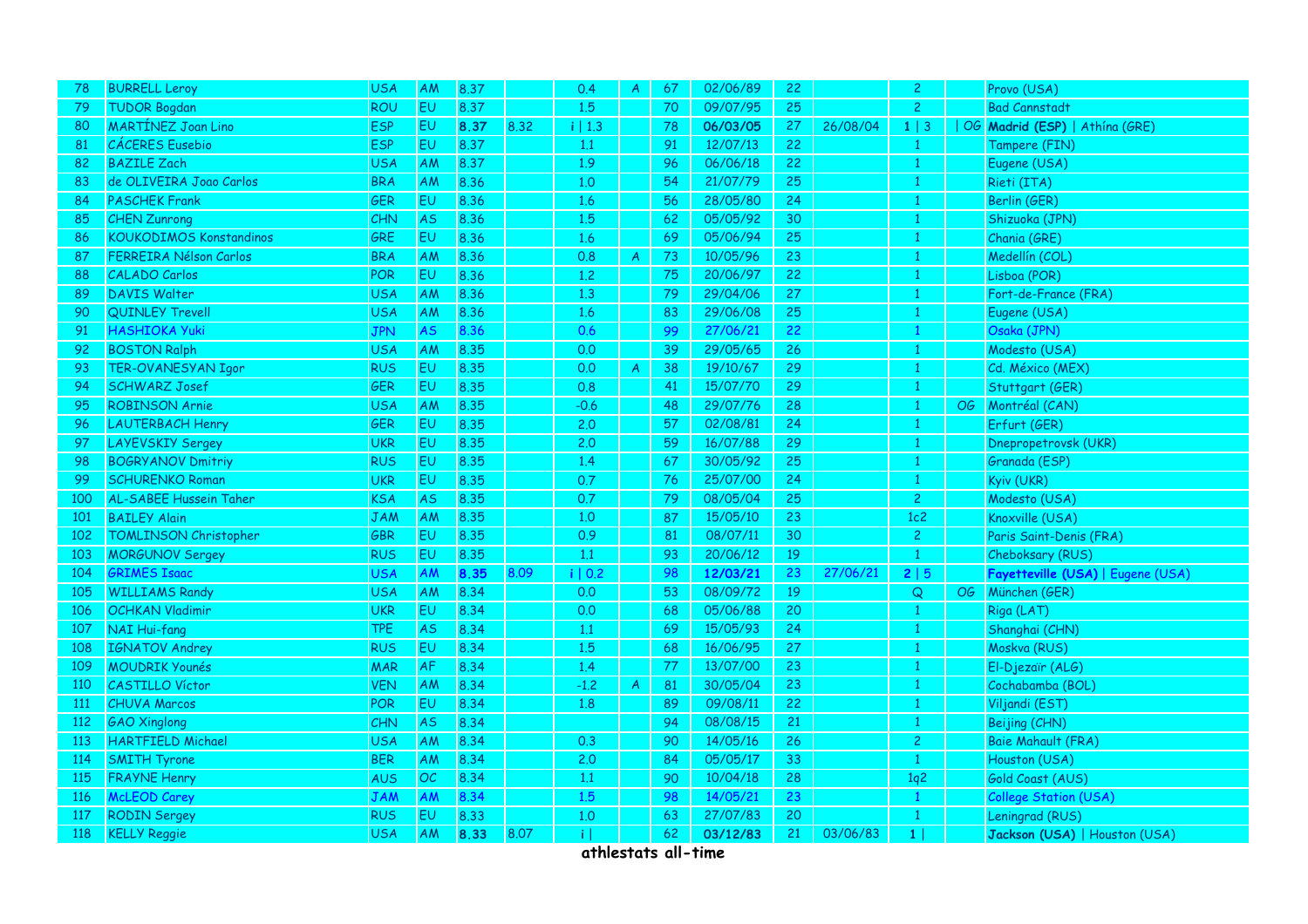| 119 | <b>RATUSHKOV Vladimir</b>   | <b>RUS</b> | <b>EU</b> | 8.33 |      | 2.0     |                  | 65     | 11/06/89 | 24 |          | $\mathbf{1}$   | Volgograd (RUS)                |
|-----|-----------------------------|------------|-----------|------|------|---------|------------------|--------|----------|----|----------|----------------|--------------------------------|
| 120 | <b>MLADENOV Ivailo</b>      | <b>BUL</b> | EU        | 8.33 |      | 0.7     |                  | 73     | 03/06/95 | 22 |          | $\overline{2}$ | Sevilla (ESP)                  |
| 121 | <b>GLAVATSKIY Aleksandr</b> | <b>BLR</b> | <b>EU</b> | 8.33 |      | 0.4     | $\mathcal{A}$    | 70     | 07/08/96 | 26 |          | 4              | Sestriere (ITA)                |
| 122 | <b>ROBBINS Sean</b>         | USA        | AM        | 8.33 |      | 0.3     |                  | 72     | 20/07/98 | 26 |          | 4              | Uniondale (USA)                |
| 123 | <b>JOHNSON Brian</b>        | USA        | AM        | 8.33 |      | 2.0     |                  | 80     | 11/06/05 | 25 |          | $\mathbf{1}$   | Bad Langensalza (GER)          |
| 124 | <b>NOFFKE Chris</b>         | <b>AUS</b> | OC        | 8.33 |      | 1.2     |                  | 88     | 18/04/10 | 22 |          | $\overline{c}$ | Perth (AUS)                    |
| 125 | <b>HUANG Changzhou</b>      | <b>CHN</b> | <b>AS</b> | 8.33 |      | 0,5     |                  | 94     | 15/09/20 | 26 |          | $\overline{2}$ | Shaoxing (CHN)                 |
| 126 | <b>DUANY Ubaldo</b>         | CUB        | AM        | 8.32 |      |         |                  | 60     | 22/02/86 | 26 |          | $\overline{c}$ | Santiago de Cuba (CUB)         |
| 127 | <b>SPRY Ralph</b>           | USA        | AM        | 8.32 |      |         | $\mathcal{A}$    | 60     | 09/06/88 | 28 |          | $\mathbf{1}$   | Albuquerque (USA)              |
| 128 | <b>BADJI Ndiss Kaba</b>     | <b>SEN</b> | AF        | 8.32 |      | 1.9     |                  | 83     | 02/10/09 | 26 |          | $\overline{c}$ | Beyrouth (LBA)                 |
| 129 | <b>ATANASOV Atanas I</b>    | <b>BUL</b> | <b>EU</b> | 8.31 |      | 0.7     |                  | 56     | 04/07/84 | 28 |          | $\mathbf{1}$   | Sofia (BUL)                    |
| 130 | <b>STRELTSOV Igor</b>       | <b>UKR</b> | EU        | 8.31 |      | 1.2     |                  | 65     | 16/07/88 | 23 |          | $\overline{2}$ | Dnepropetrovsk (UKR)           |
| 131 | <b>GARCIA</b> Pedro         | CUB        | AM        | 8.31 |      | $-0.3$  |                  | 76     | 14/02/97 | 21 |          | $\mathbf{1}$   | La Habana (CUB)                |
| 132 | <b>MERSAL Hatem Mohamed</b> | EGY        | AF        | 8.31 |      | 0.1     |                  | 75     | 30/06/99 | 24 |          | 3              | Oslo (NOR)                     |
| 133 | <b>BURKENYA Danila</b>      | <b>RUS</b> | EU        | 8.31 |      |         |                  | $78\,$ | 14/07/01 | 23 |          | $\mathbf{1}$   | Tula (RUS)                     |
| 134 | <b>ATANASOV Nikolay</b>     | <b>BUL</b> | <b>EU</b> | 8.31 |      | 0.4     |                  | 74     | 27/07/03 | 29 |          | $\mathbf{1}$   | Pírgos (GRE)                   |
| 135 | <b>ZYUSKOV Vladimir</b>     | <b>UKR</b> | <b>EU</b> | 8.31 |      | 2.0     |                  | 81     | 03/07/05 | 24 |          | $\mathbf{1}$   | Kyiv (UKR)                     |
| 136 | <b>MARTÍNEZ Wilfredo</b>    | CUB        | AM        | 8.31 |      | 1.6     | $\boldsymbol{A}$ | 85     | 06/07/08 | 23 |          | $\mathbf{1}$   | Cali (COL)                     |
| 137 | da SILVA Mauro Vinicius     | <b>BRA</b> | AM        | 8.31 |      | 1.4     |                  | 86     | 07/06/13 | 27 |          | $\mathbf{1}$   | São Paulo (BRA)                |
| 138 | <b>JUŠKA Radek</b>          | CZE        | <b>EU</b> | 8.31 |      | 1.4     |                  | 93     | 27/08/17 | 24 |          | 1q1            | Taipei City (TPE)              |
| 139 | <b>MONTLER Thobias</b>      | <b>SWE</b> | <b>EU</b> | 8.31 | 8.27 | i   0.4 |                  | 96     | 05/03/21 | 25 | 09/07/21 | 2f1   3        | Toruń (POL)   Monaco (MON)     |
| 140 | <b>SZALMA Laszlo</b>        | <b>HUN</b> | EU        | 8.30 |      | 1.8     |                  | 57     | 07/07/85 | 28 |          | 1              | <b>Budapest (HUN)</b>          |
| 141 | <b>STEINER Andreas</b>      | AUT        | EU        | 8.30 |      | 2.0     |                  | 64     | 04/07/88 | 24 |          | $\mathbf{1}$   | Innsbruck (AUT)                |
| 142 | <b>KLOUCHI Kader</b>        | <b>FRA</b> | EU        | 8.30 |      | 1.6     |                  | 69     | 05/07/98 | 29 |          | $\mathbf{1}$   | Dijon (FRA)                    |
| 143 | <b>TARUS Bogdan</b>         | <b>ROU</b> | <b>EU</b> | 8.30 | 8.29 | i   1.7 |                  | 75     | 30/01/00 | 25 | 18/05/96 | $1 \mid 2$     | București (ROU)   Formia (ITA) |
| 144 | <b>BURGE Peter</b>          | <b>AUS</b> | OC        | 8.30 |      | 1.1     |                  | 74     | 02/03/00 | 26 |          | $\mathbf{1}$   | Melbourne (AUS)                |
| 145 | <b>DACHEV Petar</b>         | <b>BUL</b> | EU        | 8.30 |      | 1.1     |                  | 79     | 23/06/00 | 21 |          | $\mathbf{1}$   | Nicosia (CYP)                  |
| 146 | <b>FILÍNDRAS Dimítrios</b>  | GRE        | EU        | 8.30 |      | 2.0     |                  | 73     | 09/06/03 | 30 |          | $\mathbf{1}$   | Haniá (GRE)                    |
| 147 | PETROSYAN Grigoriy          | <b>ARM</b> | <b>AS</b> | 8.29 |      |         |                  | 58     | 20/10/86 | 28 |          | $\mathbf{1}$   | Yerevan (ARM)                  |
| 148 | <b>TRETYAK Yevgeniy</b>     | <b>RUS</b> | <b>EU</b> | 8.29 |      | 0.1     |                  | 71     | 28/05/94 | 23 |          | $\mathbf{1}$   | Stavropol (RUS)                |
| 149 | <b>GATAULLIN Ruslan</b>     | <b>RUS</b> | EU        | 8.29 |      | 1.9     |                  | 79     | 27/05/07 | 28 |          | $\mathbf{1}$   | Sochi (RUS)                    |
| 150 | <b>CLAYE Will</b>           | <b>USA</b> | AM        | 8.29 |      | 1.9     |                  | 91     | 14/05/11 | 20 |          | $\mathbf{1}$   | Athens, GA (USA)               |
| 151 | <b>CAMARA Alyn</b>          | <b>GER</b> | EU        | 8.29 |      | 2.0     |                  | 89     | 15/06/13 | 24 |          | $\overline{c}$ | Bad Langensalza (GER)          |
| 152 | <b>FORBES Damar</b>         | <b>JAM</b> | AM        | 8.29 |      | 0.7     |                  | 90     | 11/06/17 | 27 |          | 3              | Hengelo (NED)                  |
| 153 | ZHANG Yaoguang              | CHN        | <b>AS</b> | 8.29 |      | 0.4     |                  | 93     | 16/06/18 | 25 |          | $\overline{2}$ | Guiyang (CHN)                  |
| 154 | <b>CRAWFORD Corey</b>       | USA        | AM        | 8.29 |      | 1.8     |                  | 91     | 29/05/21 | 30 |          | 3              | Chula Vista (USA)              |
| 155 | <b>BESKROVNIY Aleksandr</b> | <b>RUS</b> | EU        | 8.28 |      |         |                  | 60     | 29/05/83 | 23 |          | $\mathbf{1}$   | Moskva (RUS)                   |
| 156 | <b>KOBYLYANSKIY Vadim</b>   | <b>UKR</b> | <b>EU</b> | 8.28 |      | 0.1     |                  | 61     | 08/09/84 | 23 |          | $\overline{c}$ | Donetsk (UKR)                  |
| 157 | <b>BUENO Luis Alberto</b>   | CUB        | <b>AM</b> | 8.28 |      | 0.8     |                  | 69     | 16/07/88 | 19 |          | $\mathbf{1}$   | La Habana (CUB)                |
| 158 | <b>LAINE</b> Gordon         | <b>USA</b> | AM        | 8.28 |      | 0.8     |                  | 58     | 30/05/91 | 33 |          | $\mathbf{1}$   | Sevilla (ESP)                  |
| 159 | <b>McKEE</b> Gordon         | <b>USA</b> | AM        | 8.28 |      | 1.7     | $\mathsf{A}$     | 66     | 11/04/92 | 26 |          | $\mathbf{1}$   | El Paso (USA)                  |
|     |                             |            |           |      |      |         |                  |        |          |    |          |                |                                |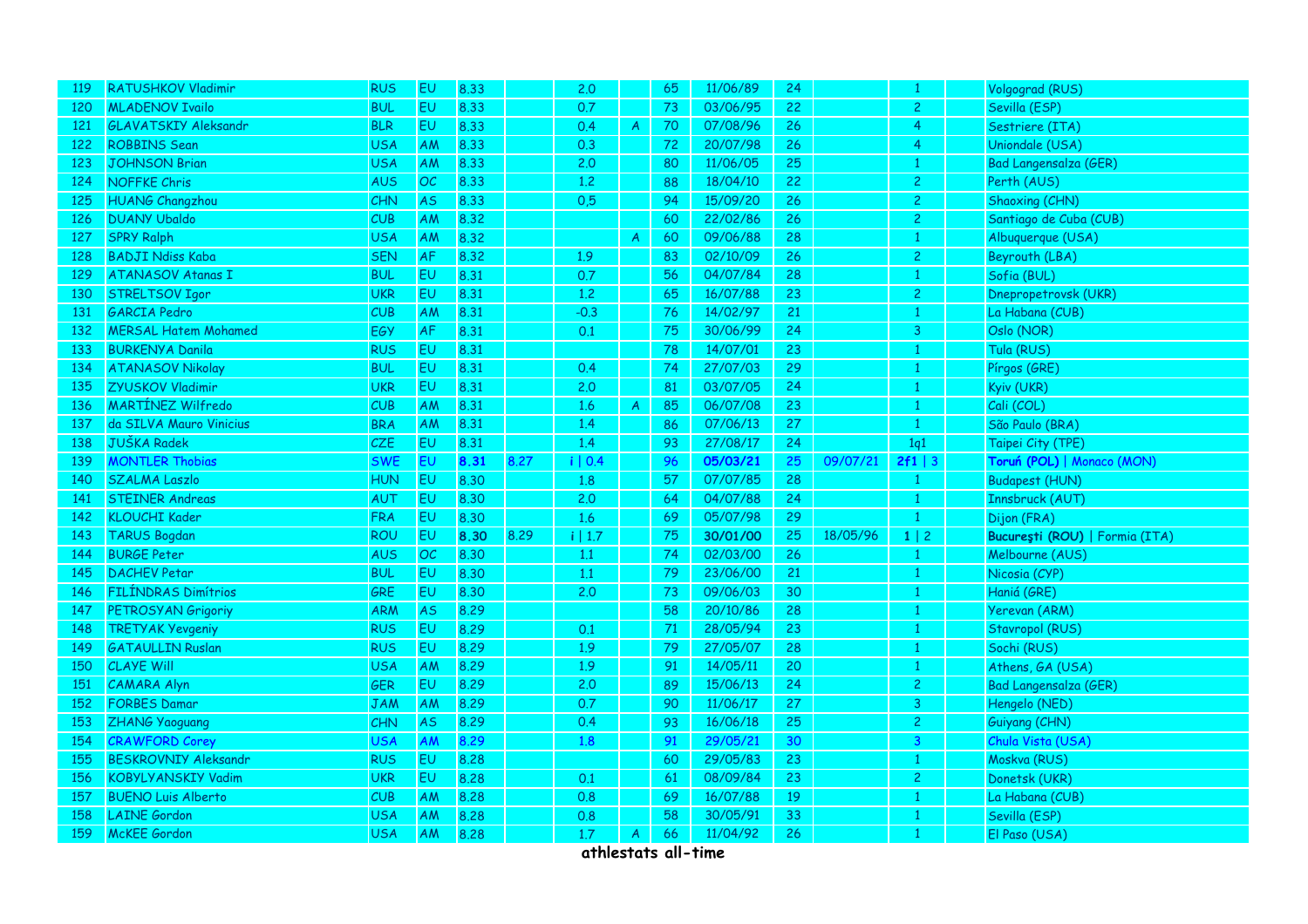| <u> 160</u> | <b>CASTELBRANCO Carlos</b>       | <b>POR</b> | EU        | 8.28 |      | 1,2          |               | 69 | 23/05/98 | 29 |          |                 |     | Lisboa (POR)                                 |
|-------------|----------------------------------|------------|-----------|------|------|--------------|---------------|----|----------|----|----------|-----------------|-----|----------------------------------------------|
| 161         | <b>MARCINISZYN Grzegorz</b>      | POL        | EU        | 8.28 |      | 0.8          |               | 77 | 14/07/01 | 24 |          | $\mathbf{1}$    |     | Malles Venosta (ITA)                         |
| 162         | <b>DOMENECH Yann</b>             | <b>FRA</b> | <b>EU</b> | 8.28 |      | 1.5          |               | 79 | 07/07/04 | 25 |          | $\mathbf{1}$    |     | Vénissieux (FRA)                             |
| 163         | <b>CHIMIER Jonathan</b>          | MRI        | AF        | 8.28 |      | 0.0          |               | 82 | 24/08/04 | 22 |          | 1q <sup>2</sup> | OG. | Athína (GRE)                                 |
| 164         | <b>LESCAY GAY Lester Alcides</b> | CUB        | AM        | 8.28 |      | 1.6          |               | 01 | 23/02/20 | 19 |          | $\mathbf{1}$    |     | Camagüey (CUB)                               |
| 165         | <b>WARNER Damian</b>             | CAN        | AM        | 8.28 |      | $1.2$        |               | 89 | 29/05/21 | 32 |          | $\mathsf D$     |     | Götzis (AUT)                                 |
| 166         | CYBULSKI Grzegorz                | POL        | EU        | 8.27 |      | 0.5          |               | 51 | 20/06/75 | 24 |          | $\mathbf{1}$    |     | Warszawa (POL)                               |
| 167         | <b>McRAE</b> Mike                | <b>USA</b> | <b>AM</b> | 8.27 |      | 2.0          |               | 55 | 09/06/84 | 29 |          | $\mathbf{1}$    |     | San José (USA)                               |
| 168         | <b>HONEY Gary</b>                | AUS        | OC        | 8.27 |      | 1.2          |               | 59 | 20/08/84 | 25 |          | $\mathbf{1}$    |     | <b>Budapest (HUN)</b>                        |
| 169         | <b>DELONGE Marco</b>             | GER        | EU        | 8.27 |      | 1.9          |               | 66 | 06/06/87 | 21 |          | $\mathbf{1}$    |     | Potsdam (GER)                                |
| 170         | ALLI Yusuf                       | <b>NGR</b> | AF        | 8.27 |      | $-0.4$       |               | 60 | 08/08/89 | 29 |          | $\mathbf{1}$    |     | Lagos (NGR)                                  |
| 171         | NAUMKIN Yuriy                    | <b>RUS</b> | EU        | 8.27 | 8,21 | $i$   -0.3   |               | 68 | 21/01/95 | 27 | 02/07/96 | $1 \mid 1$      |     | <b>Shakhty (RUS)   Sankt-Peterburg (RUS)</b> |
| 172         | <b>KIRILENKO Vitaliy</b>         | <b>UKR</b> | EU        | 8.27 |      | 0.2          |               | 68 | 26/05/95 | 27 |          | $\mathbf{1}$    |     | Kyiv (UKR)                                   |
| 173         | <b>KNOX Percy</b>                | <b>USA</b> | AM        | 8.27 |      | 0.9          |               | 69 | 30/07/95 | 26 |          | 1               |     | Rhede (GER)                                  |
| 174         | <b>TAN Zhengze</b>               | CHN        | <b>AS</b> | 8.27 |      | 1.0          |               | 74 | 28/05/97 | 23 |          | $\overline{c}$  |     | Zhaoqing (CHN)                               |
| 175         | <b>KRAUSE Konstantin</b>         | GER        | EU        | 8.27 |      | 0.4          |               | 67 | 15/06/97 | 30 |          | $\overline{c}$  |     | <b>Bad Langensalza (GER)</b>                 |
| 176         | <b>LUKASHEVICH Aleksey</b>       | <b>UKR</b> | EU        | 8.27 |      | 1.4          |               | 77 | 11/06/00 | 23 |          | $\mathbf{1}$    |     | Tartu (EST)                                  |
| 177         | <b>FIVAZ Julien</b>              | SUI        | EU        | 8.27 |      | 1.3          |               | 79 | 02/08/03 | 24 |          | $\mathbf{1}$    |     | Ebensee (AUT)                                |
| 178         | <b>GARENAMOTSE Gable</b>         | <b>BOT</b> | AF        | 8.27 |      | 0.9          |               | 77 | 20/08/06 | 29 |          | $\mathbf{1}$    |     | Rhede (GER)                                  |
| 179         | <b>ZHANG Xiaoyi</b>              | CHN        | <b>AS</b> | 8.27 |      | 0.4          |               | 89 | 22/10/09 | 20 |          | 1               |     | Jinan (CHN)                                  |
| 180         | <b>SU Xiongfeng</b>              | CHN        | <b>AS</b> | 8.27 | 8.19 | $i$   -0.1   |               | 87 | 11/03/10 | 23 | 15/05/11 | 1 2             |     | Nanjing (CHN)   Shanghai (CHN)               |
| 181         | <b>GOTCH Jarvis</b>              | <b>USA</b> | AM        | 8.27 |      | 0.8          |               | 92 | 21/04/18 | 26 |          |                 |     | Torrance (USA)                               |
| 182         | <b>PULLI Kristian</b>            | <b>FIN</b> | EU        | 8.27 |      | 1.8          |               | 94 | 11/06/20 | 26 |          | $\mathbf{1}$    |     | Espoo (FIN)                                  |
| 183         | <b>EHIZUELEN Charlton</b>        | <b>NGR</b> | AF        | 8.26 | 8.20 | τļ           | A             | 53 | 07/03/75 | 22 | 07/06/75 | $1 \mid 1$      |     | Bloomington (USA)   Provo (USA)              |
| 184         | <b>ROUSSEAU Jacques</b>          | <b>FRA</b> | EU        | 8.26 |      | 1.4          |               | 51 | 26/06/76 | 25 |          | $\mathbf{1}$    |     | Villeneuve d'Ascq (FRA)                      |
| 185         | <b>FERNANDEZ Raúl</b>            | <b>ESP</b> | EU        | 8.26 |      | $-0.5$       | $\mathsf{A}$  | 78 | 10/07/02 | 24 |          | $\mathbf{1}$    |     | Monachil (ESP)                               |
| 186         | <b>MORGAN Nathan</b>             | GBR        | EU        | 8.26 |      | 1.2          |               | 78 | 20/07/03 | 25 |          | $\mathbf{1}$    |     | Hamburg (GER)                                |
| 187         | NIMA Issam                       | <b>ALG</b> | AF        | 8.26 |      | 0.7          |               | 79 | 28/07/07 | 28 |          | $\overline{3}$  |     | Zaragoza (ESP)                               |
| 188         | <b>GOMIS Kafétien</b>            | <b>FRA</b> | EU        | 8.26 |      | 0.4          |               | 80 | 20/06/15 | 35 |          | $\overline{2}$  |     | Cheboksary (RUS)                             |
| 189         | <b>LASA Emiliano</b>             | <b>URU</b> | AM        | 8.26 |      | 0.7          | $\mathcal{A}$ | 90 | 05/06/18 | 28 |          |                 |     | Cochabamba (BOL)                             |
| 190         | <b>JOHNSON Cheswill</b>          | <b>RSA</b> | <b>AF</b> | 8.26 |      | 1.7          | $\mathsf{A}$  | 97 | 27/02/21 | 24 |          | $\mathbf{1}$    |     | Pretoria (RSA)                               |
| 191         | <b>McCARTER Steffin</b>          | USA        | AM        | 8.26 |      | 0.6          |               | 97 | 06/03/21 | 24 |          |                 |     | Austin (USA)                                 |
| 192         | <b>SREESHANKAR M</b>             | IND        | <b>AS</b> | 8.26 |      | 0.3          |               | 99 | 16/03/21 | 22 |          |                 |     | Patiala (IND)                                |
| 193         | <b>HINES Henry</b>               | <b>USA</b> | AM        | 8.25 | 8.19 | $\mathbf{i}$ |               | 49 | 06/06/73 | 24 | 14/06/72 | $1 \mid 1$      |     | New York (USA)   Athens, GA (USA)            |
| 194         | PALOCZI Gyula                    | <b>HUN</b> | EU        | 8.25 |      | 1.7          |               | 62 | 04/08/85 | 23 |          | $\mathbf{1}$    |     | <b>Budapest (HUN)</b>                        |
| 195         | <b>EMORDI Paul</b>               | <b>NGR</b> | <b>AF</b> | 8.25 |      | 1.4          |               | 65 | 05/06/87 | 22 |          |                 |     | <b>Baton Rouge (USA)</b>                     |
| 196         | <b>BOBYLYOV Vladimir</b>         | <b>RUS</b> | <b>EU</b> | 8.25 |      | $-0.2$       |               | 66 | 07/06/87 | 21 |          | $\overline{4}$  |     | Moskva (RUS)                                 |
| 197         | <b>MIKULAS Milan</b>             | <b>CZE</b> | EU        | 8.25 |      | 1,3          |               | 63 | 16/07/88 | 25 |          |                 |     | Praha (CZE)                                  |
| 198         | <b>HAAF Dietmar</b>              | GER        | EU        | 8.25 | 8.25 | $i \mid 0.0$ |               | 67 | 26/02/89 | 22 | 30/08/90 | 2 1             |     | EC Sindelfingen (GER)   Split (CRO)          |
| 199         | PODGAINYI Sergey                 | <b>MDA</b> | EU        | 8.25 |      | 1.6          |               | 63 | 18/08/90 | 27 |          | $\mathbf{1}$    |     | Chișinău (MDA)                               |
| 200         | <b>TALLEY Keith</b>              | USA        | AM        | 8.25 | 8.22 | i   0.0      |               | 64 | 25/01/91 | 27 | 27/06/91 | $1 \mid 2$      |     | Johnson City (USA)   Helsinki (FIN)          |
|             |                                  |            |           |      |      |              |               |    |          |    |          |                 |     |                                              |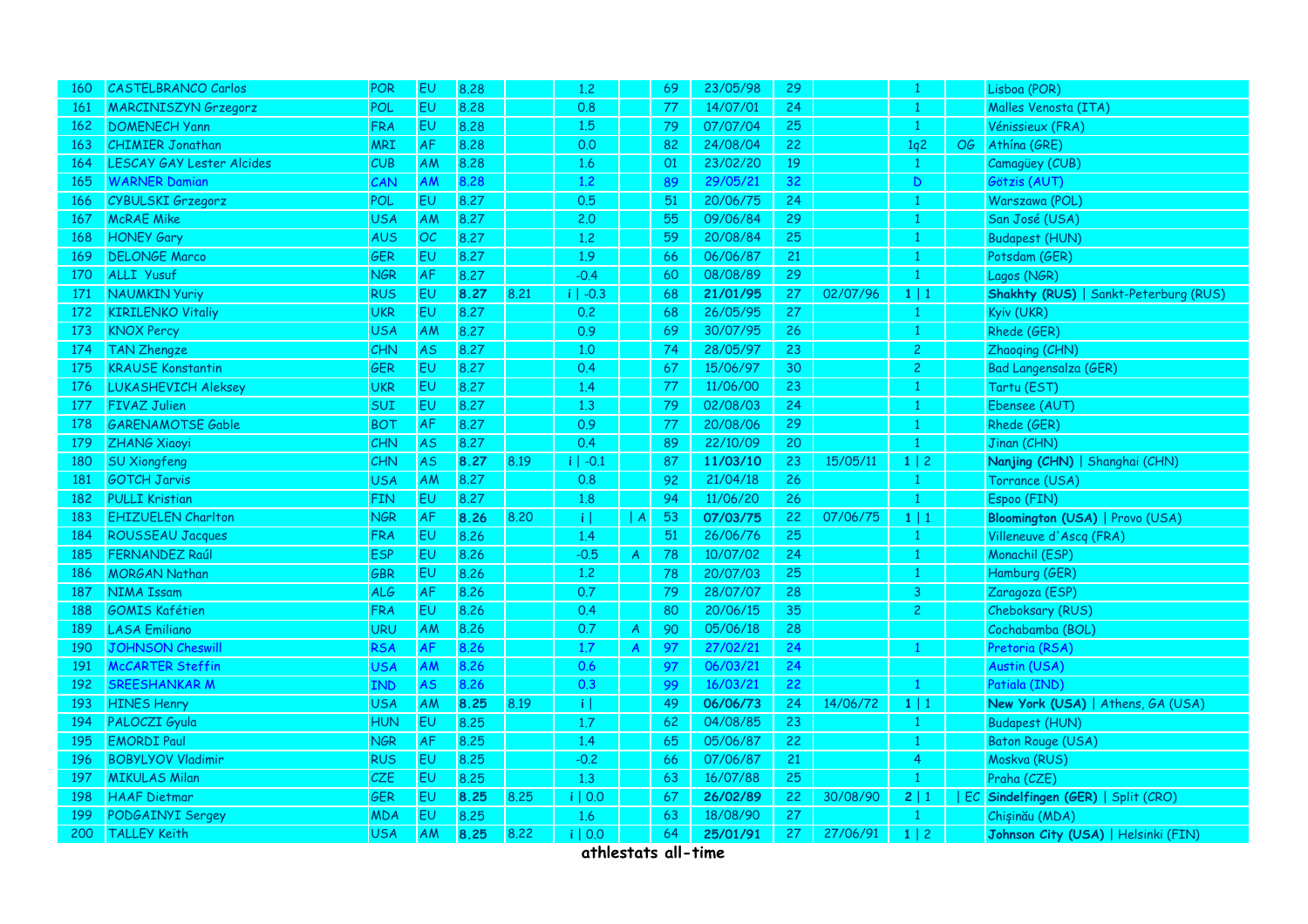| 201 | <b>MORINAGA Masaki</b>    | <b>JPN</b> | <b>AS</b> | 8.25 |      | 1.6        |                | 72 | 05/05/92 | 20 |          | $\mathbf{2}$   |           | Shizuoka (JPN)                   |
|-----|---------------------------|------------|-----------|------|------|------------|----------------|----|----------|----|----------|----------------|-----------|----------------------------------|
| 202 | <b>MAYBANK Anthuan</b>    | USA        | AM        | 8.25 |      | 1.1        |                | 69 | 23/04/93 | 24 |          | 1              |           | Des Moines (USA)                 |
| 203 | <b>ORTIZ Juan</b>         | CUB        | AM        | 8.25 |      |            |                | 64 | 25/06/93 | 29 |          | $\mathbf{1}$   |           | La Habana (CUB)                  |
| 204 | <b>BIANCHI Simone</b>     | ITA        | EU        | 8.25 |      | 1.7        |                | 73 | 01/06/96 | 23 |          | $\mathbf{1}$   |           | Madrid (ESP)                     |
| 205 | <b>NIJS Erick</b>         | <b>BEL</b> | <b>EU</b> | 8.25 |      | 0.2        |                | 73 | 06/07/96 | 23 |          | $\mathbf{1}$   |           | Hechtel (BEL)                    |
| 206 | <b>BANGUE Emmanuel</b>    | <b>FRA</b> | <b>EU</b> | 8.25 |      | 1.0        |                | 71 | 10/09/96 | 25 |          | $\mathbf{1}$   |           | Tomblaine (FRA)                  |
| 207 | <b>MALYAVIN Vladimir</b>  | <b>RUS</b> | <b>EU</b> | 8.25 |      | 0.3        |                | 73 | 18/06/00 | 27 |          | $\mathbf{1}$   |           | Sankt-Peterburg (RUS)            |
| 208 | <b>JENSEN Morten</b>      | <b>DEN</b> | <b>EU</b> | 8.25 |      | 0.5        |                | 82 | 03/07/05 | 23 |          | $\mathbf{1}$   |           | Göteborg (SWE)                   |
| 209 | <b>SHALIN Pavel</b>       | <b>RUS</b> | EU        | 8.25 |      | 1,2        |                | 87 | 06/06/10 | 23 |          | $\mathbf{1}$   |           | Moskva (RUS)                     |
| 210 | TSÁKONAS Yeóryios         | GRE        | EU        | 8.25 |      | 1.6        |                | 88 | 25/07/12 | 24 |          | $\mathbf{1}$   |           | Thíva (GRE)                      |
| 211 | <b>HEINLE Fabian</b>      | <b>GER</b> | <b>EU</b> | 8.25 |      | 1.9        |                | 94 | 06/06/15 | 21 |          | $\mathbf{1}$   |           | Oberteuringen (GER)              |
| 212 | <b>KHORAVA Bachana</b>    | GEO        | <b>AS</b> | 8.25 | 8.24 | i   1.3    |                | 93 | 07/02/16 | 23 | 29/05/21 | $1 \mid 1$     |           | Tbilisi (GEO)   Tbilisi (GEO)    |
| 213 | <b>WRIGHT Andwuelle</b>   | <b>TTO</b> | <b>AM</b> | 8.25 |      | 0.7        |                | 97 | 05/07/19 | 22 |          | $\mathbf{1}$   |           | Queretaro (MEX)                  |
| 214 | <b>McALISTER James</b>    | <b>USA</b> | <b>AM</b> | 8.24 |      | 1.7        |                | 51 | 05/05/73 | 22 |          | $\mathbf{1}$   |           | Westwood (USA)                   |
| 215 | <b>GEORGE Vernon</b>      | USA        | AM        | 8.24 |      | 0.7        |                | 64 | 05/06/87 | 23 |          | $\overline{c}$ |           | <b>Baton Rouge (USA)</b>         |
| 216 | <b>BILAC Borut</b>        | <b>SLO</b> | <b>EU</b> | 8.24 |      | 0.1        |                | 65 | 05/07/90 | 25 |          | $\mathbf{1}$   |           | Cagliari (ITA)                   |
| 217 | OGBEIDE George            | <b>NGR</b> | <b>AF</b> | 8.24 |      | 1.6        |                | 68 | 03/07/91 | 23 |          | $\mathbf{1}$   |           | Cottbus (GER)                    |
| 218 | <b>JONES Reggie</b>       | USA        | AM        | 8.24 |      | 1.3        | $\mathsf{A}$   | 71 | 16/04/94 | 23 |          | $\overline{2}$ |           | El Paso (USA)                    |
| 219 | <b>HAIR Shane</b>         | AUS        | OC        | 8.24 |      | 1.9        |                | 75 | 28/08/99 | 24 |          | 5              | <b>WC</b> | Sevilla (ESP)                    |
| 220 | <b>SERVIUS Ronald</b>     | <b>FRA</b> | <b>EU</b> | 8.24 |      | 0.8        |                | 76 | 06/08/00 | 24 |          | $\overline{c}$ |           | Nice (FRA)                       |
| 221 | <b>LOUW Stephan</b>       | NAM        | <b>AF</b> | 8.24 |      | 0.4        | $\mathcal{A}$  | 75 | 12/01/08 | 33 |          | $\mathbf{1}$   |           | Germiston (RSA)                  |
| 222 | <b>DAVIES Lynn</b>        | GBR        | EU        | 8.23 |      | 2.0        |                | 42 | 30/06/68 | 26 |          | $\mathbf{1}$   |           | Bern (SUI)                       |
| 223 | <b>LOFTON James</b>       | <b>USA</b> | AM        | 8.23 |      | 2.0        |                | 56 | 09/06/78 | 22 |          | $\overline{c}$ |           | Westwood (USA)                   |
| 224 | <b>CORGOS Antonio</b>     | <b>ESP</b> | EV.       | 8.23 |      | 0.2        |                | 60 | 24/08/80 | 20 |          | $\mathbf{1}$   |           | Madrid (ESP)                     |
| 225 | <b>SAMARIN Yuriy</b>      | <b>UKR</b> | <b>EU</b> | 8.23 |      | 0.1        |                | 60 | 08/09/84 | 24 |          | 3              |           | Donetsk (UKR)                    |
| 226 | <b>MARKOV Khristo</b>     | <b>BUL</b> | EU        | 8.23 | 8.04 | i   0.8    |                | 65 | 10/02/85 | 20 | 31/05/86 | 1              |           | Sofia (BUL)   Sofia (BUL)        |
| 227 | <b>BEER Ron</b>           | GER        | EU        | 8.23 |      | 1.9        |                | 65 | 20/07/88 | 23 |          | $\mathbf{1}$   |           | Berlin (GER)                     |
| 228 | <b>MELLAARD Emiel</b>     | <b>NED</b> | EU        | 8.23 | 8.19 | $i$   -0.4 |                | 66 | 05/02/89 | 23 | 17/07/88 | $1 \mid 1$     |           | Den Haag (NED)   Groningen (NED) |
| 229 | <b>ESTER Andre</b>        | <b>USA</b> | <b>AM</b> | 8.23 |      | 2.0        |                | 65 | 21/05/89 | 24 |          | $\overline{2}$ |           | Houston (USA)                    |
| 230 | <b>SAENZ Rogelio</b>      | <b>MEX</b> | AM        | 8.23 |      |            | $\mathcal{A}$  | 68 | 25/06/94 | 26 |          | $\mathbf{1}$   |           | El Paso (USA)                    |
| 231 | <b>LORIA Mickael</b>      | <b>FRA</b> | <b>EU</b> | 8.23 |      | 0.2        | $\overline{A}$ | 73 | 24/07/98 | 25 |          | $\mathbf{1}$   |           | Font Romeu (FRA)                 |
| 232 | ERGOTIĆ Siniša            | CRO        | EU        | 8.23 |      | 0.0        |                | 68 | 05/06/02 | 34 |          | $\mathbf{1}$   |           | Zagreb (CRO)                     |
| 233 | <b>EATON Ashton</b>       | <b>USA</b> | <b>AM</b> | 8.23 |      | 0.8        |                | 88 | 22/06/12 | 24 |          | D              |           | Eugene (USA)                     |
| 234 | NYKYFOROV Serhiy          | <b>UKR</b> | <b>EU</b> | 8.23 |      | 1.0        |                | 94 | 19/07/18 | 24 |          | $\mathbf{1}$   |           | Lutsk (UKR)                      |
| 235 | <b>TSUHA Hibiki</b>       | <b>JPN</b> | <b>AS</b> | 8.23 |      | 0.6        |                | 98 | 17/08/19 | 21 |          | 3              |           | Fukui (JPN)                      |
| 236 | <b>FRAGA Samory</b>       | <b>BRA</b> | AM        | 8.23 |      | 1.3        |                | 96 | 24/04/21 | 25 |          | $\mathbf{1}$   |           | Bragança Paulista (BRA)          |
| 237 | <b>CARRINGTON Preston</b> | <b>USA</b> | AM        | 8.22 |      | 0.1        |                | 49 | 08/09/72 | 23 |          | $\mathsf Q$    | OG        | München (GER)                    |
| 238 | <b>DOUBLEY Larry</b>      | USA        | <b>AM</b> | 8.22 |      |            |                | 58 | 03/06/77 | 19 |          | $\mathbf{1}$   |           | Champaign (USA)                  |
| 239 | <b>KING LaMonte</b>       | <b>USA</b> | AM        | 8.22 |      |            |                | 59 | 12/05/79 | 20 |          | $\mathbf{1}$   |           | San José (USA)                   |
| 240 | <b>GIRALT David</b>       | CUB        | <b>AM</b> | 8.22 |      | 0.6        |                | 59 | 26/08/79 | 20 |          | 3              |           | Montréal (CAN)                   |
| 241 | <b>LANGE Uwe</b>          | GER        | EU        | 8.22 |      | 1.6        |                | 54 | 19/04/84 | 30 |          | $\mathbf{1}$   |           | Dresden (GER)                    |
|     |                           |            |           |      |      |            |                |    |          |    |          |                |           |                                  |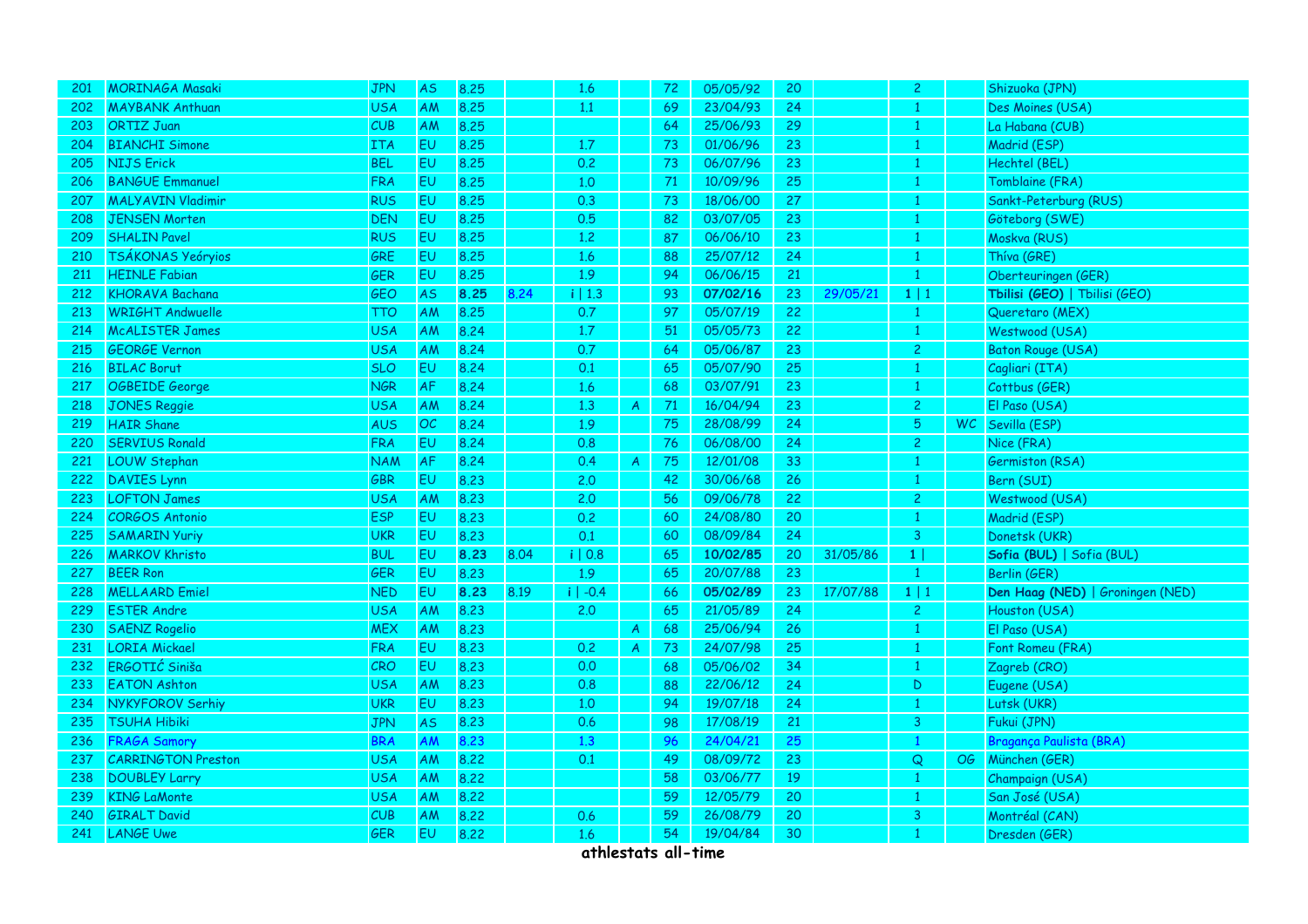| 242 | <b>KHARITONOV Yuriy</b>    | <b>RUS</b> | EU        | 8.22 |      |         |                  | 59 | 11/08/84 | 25 |          | $\mathbf{1}$   | Gorkiy (RUS)                         |
|-----|----------------------------|------------|-----------|------|------|---------|------------------|----|----------|----|----------|----------------|--------------------------------------|
| 243 | <b>COOPER Brian</b>        | <b>USA</b> | AM        | 8.22 | 8.21 | πT      |                  | 65 | 27/02/87 | 22 | 24/04/87 | $1 \mid 1$     | Princeton (USA)   Denton (USA)       |
| 244 | <b>MANNS Dezalya</b>       | <b>USA</b> | AM        | 8.22 |      |         |                  | 64 | 23/04/88 | 24 |          | $\mathbf{1}$   | Harrisonburg (USA)                   |
| 245 | ZAOZERSKIY Sergey          | <b>RUS</b> | EU        | 8.22 |      | 1.8     |                  | 64 | 11/07/88 | 24 |          | -1             | <b>Bryansk (RUS)</b>                 |
| 246 | <b>BRIGE Norbert</b>       | <b>FRA</b> | EU        | 8.22 |      | 1.6     |                  | 64 | 04/09/88 | 24 |          | $\mathbf{1}$   | Nimes (FRA)                          |
| 247 | <b>EREGBU Obinna</b>       | <b>NGR</b> | AF        | 8.22 |      | 1.2     |                  | 69 | 24/08/94 | 25 |          | $\mathsf Q$    | Victoria (CAN)                       |
| 248 | <b>LI</b> Dalong           | <b>CHN</b> | AS.       | 8.22 |      | $-0.9$  |                  | 80 | 15/06/01 | 21 |          | 1c1            | <b>Baoding (CHN)</b>                 |
| 249 | GREGÓRIO Jadel             | <b>BRA</b> | AM        | 8.22 |      | $-1,2$  |                  | 80 | 03/06/04 | 24 |          | $\mathbf{1}$   | São Paulo (BRA)                      |
| 250 | <b>KUZNETSOV Viktor</b>    | <b>UKR</b> | <b>EU</b> | 8.22 | 8.10 | i   0.0 |                  | 86 | 22/01/05 | 19 | 28/05/12 | 1 1            | Brovary (UKR)   Yalta (UKR)          |
| 251 | ZHOU Can                   | <b>CHN</b> | <b>AS</b> | 8.22 |      | 0.8     |                  | 79 | 09/06/07 | 28 |          |                | Suzhou (CHN)                         |
| 252 | LI Runrun                  | CHN        | <b>AS</b> | 8.22 |      | $-0.3$  |                  | 83 | 07/07/07 | 24 |          | $\overline{1}$ | Wuhan (CHN)                          |
| 253 | <b>BOUGUETAÏB Tarik</b>    | <b>MAR</b> | AF        | 8.22 |      |         |                  | 81 | 29/03/08 | 27 |          | $\mathbf{1}$   | Meknès (MAR)                         |
| 254 | <b>EVILA Tommi</b>         | FIN        | EU.       | 8.22 |      | 1.0     |                  | 80 | 28/06/08 | 28 |          | 1c1            | Göteborg (SWE)                       |
| 255 | <b>WINTER Nils</b>         | GER        | <b>EU</b> | 8.22 | 8.21 | i   1.2 |                  | 77 | 08/03/09 | 32 | 11/06/05 | 2 2            | Torino (ITA)   Bad Langensalza (GER) |
| 256 | NOVOTNÝ Roman              | CZE        | EU        | 8.22 |      | 1.4     |                  | 86 | 04/07/12 | 26 |          | $\overline{c}$ | Brno (CZE)                           |
| 257 | <b>BRITS Stefan</b>        | RSA        | AF        | 8.22 |      | 1.3     |                  | 92 | 14/05/16 | 24 |          | 1c2            | Tallahassee (USA)                    |
| 258 | <b>KIM Deok-Hyeon</b>      | KOR        | <b>AS</b> | 8.22 |      | 0.4     |                  | 85 | 10/06/16 | 31 |          | $\mathbf{1}$   | Ried (GER)                           |
| 259 | <b>KOPEYKIN Vasiliy</b>    | <b>RUS</b> | <b>EU</b> | 8.22 |      | 1.2     |                  | 88 | 20/06/16 | 28 |          | 1q             | Cheboksary (RUS)                     |
| 260 | <b>PRIMAK Artem</b>        | <b>RUS</b> | <b>EU</b> | 8.22 |      | 0.7     |                  | 93 | 29/07/17 | 24 |          |                | Zhukovskiy (RUS)                     |
| 261 | <b>STEPIEN Waldemar</b>    | POL        | <b>EU</b> | 8.21 |      | 1.9     |                  | 46 | 12/07/69 | 23 |          | $\mathbf{1}$   | Chorzów (POL)                        |
| 262 | <b>PEREVERZEV Aleksey</b>  | RUS        | <b>EU</b> | 8.21 |      |         |                  | 49 | 22/05/76 | 27 |          | $\mathbf{1}$   | Kyiv (UKR)                           |
| 263 | <b>KLEPSCH Winfried</b>    | GER        | <b>EU</b> | 8.21 | 8.00 | i   1.3 |                  | 56 | 07/02/81 | 25 | 17/06/84 | $1 \mid 3$     | Sindelfingen (GER)   Stuttgart (GER) |
| 264 | JOHNSON Vance              | <b>USA</b> | AM        | 8.21 |      | 2.0     | $\boldsymbol{A}$ | 63 | 04/06/82 | 19 |          | $\overline{1}$ | Provo (USA)                          |
| 265 | <b>FOUCHE François</b>     | <b>RSA</b> | AF        | 8.21 |      | 1.7     | $\mathcal{A}$    | 63 | 31/03/90 | 27 |          | $\mathbf{1}$   | Johannesburg (RSA)                   |
| 266 | <b>BORDUKOV Vyacheslav</b> | <b>RUS</b> | <b>EU</b> | 8.21 |      | 1.9     |                  | 59 | 18/08/90 | 31 |          | $\overline{c}$ | Chișinău (MDA)                       |
| 267 | <b>ANTONOV Nikolay</b>     | <b>BUL</b> | EU        | 8.21 |      | 0.9     |                  | 68 | 10/07/94 | 26 |          | $\mathbf{1}$   | Plovdiv (BUL)                        |
| 268 | <b>THOMAS Christian</b>    | GER        | EU        | 8.21 |      | 1.7     |                  | 65 | 23/07/94 | 29 |          | 1              | Germering (GER)                      |
| 269 | <b>ACKERMANN Georg</b>     | GER        | <b>EU</b> | 8.21 |      | 0.5     |                  | 72 | 03/09/95 | 23 |          | $\overline{2}$ | Fukuoka (JPN)                        |
| 270 | <b>SUNNEBORN Mattias</b>   | <b>SWE</b> | <b>EU</b> | 8.21 |      | 1.3     |                  | 70 | 27/06/96 | 26 |          | $\mathbf{1}$   | Malmö (SWE)                          |
| 271 | <b>HUANGLe</b>             | <b>CHN</b> | <b>AS</b> | 8.21 |      | 1.1     |                  | 77 | 16/08/99 | 22 |          |                | Zagreb (CRO)                         |
| 272 | <b>SERÉLIS Dimítrios</b>   | GRE        | <b>EU</b> | 8.21 |      | 1.4     |                  | 80 | 06/08/03 | 23 |          |                | Athína (GRE)                         |
| 273 | <b>VASYLYEV Valeriy</b>    | <b>UKR</b> | EU        | 8.21 |      | 0.5     |                  | 76 | 08/06/04 | 28 |          | $\mathbf{1}$   | Kharkov (UKR)                        |
| 274 | <b>BISPO Rogério</b>       | <b>BRA</b> | <b>AM</b> | 8,21 |      | 0.9     |                  | 85 | 14/05/06 | 21 |          | 2              | Río de Janeiro (BRA)                 |
| 275 | <b>STARZAK Marcin</b>      | POL        | <b>EU</b> | 8.21 |      | 1.4     |                  | 85 | 04/07/07 | 22 |          |                | Salamanca (ESP)                      |
| 276 | <b>KITCHENS George</b>     | <b>USA</b> | AM        | 8,21 |      | 0.6     |                  | 83 | 24/06/12 | 29 |          | $\mathbf{3}$   | Eugene (USA)                         |
| 277 | <b>WAGNER</b> Štepán       | <b>CZE</b> | EU        | 8.21 |      | 1.9     |                  | 81 | 04/07/12 | 31 |          |                | Brno (CZE)                           |
| 278 | <b>BRAMBLE Daniel</b>      | GBR        | <b>EU</b> | 8.21 |      | 1.8     |                  | 90 | 18/04/15 | 25 |          |                | Clermont (USA)                       |
| 279 | <b>MOORE James</b>         | <b>USA</b> | AM        | 8.20 |      | 1.5     |                  | 51 | 25/05/74 | 23 |          | 2              | Modesto (USA)                        |
| 280 | KLIMASZEWSKI Andrzej       | POL        | EU        | 8.20 |      | 1,0     |                  | 60 | 05/07/80 | 20 |          | $\mathbf{1}$   | Sopot (POL)                          |
| 281 | <b>BELSKIY Viktor</b>      | <b>BLR</b> | <b>EU</b> | 8.20 |      | 1.3     |                  | 55 | 21/08/82 | 27 |          |                | Kyiv (UKR)                           |
| 282 | <b>BAKUNIN Valeriy</b>     | <b>RUS</b> | <b>EU</b> | 8.20 |      | 1.8     |                  | 62 | 06/09/86 | 24 |          | $\mathbf{1}$   | Volgograd (RUS)                      |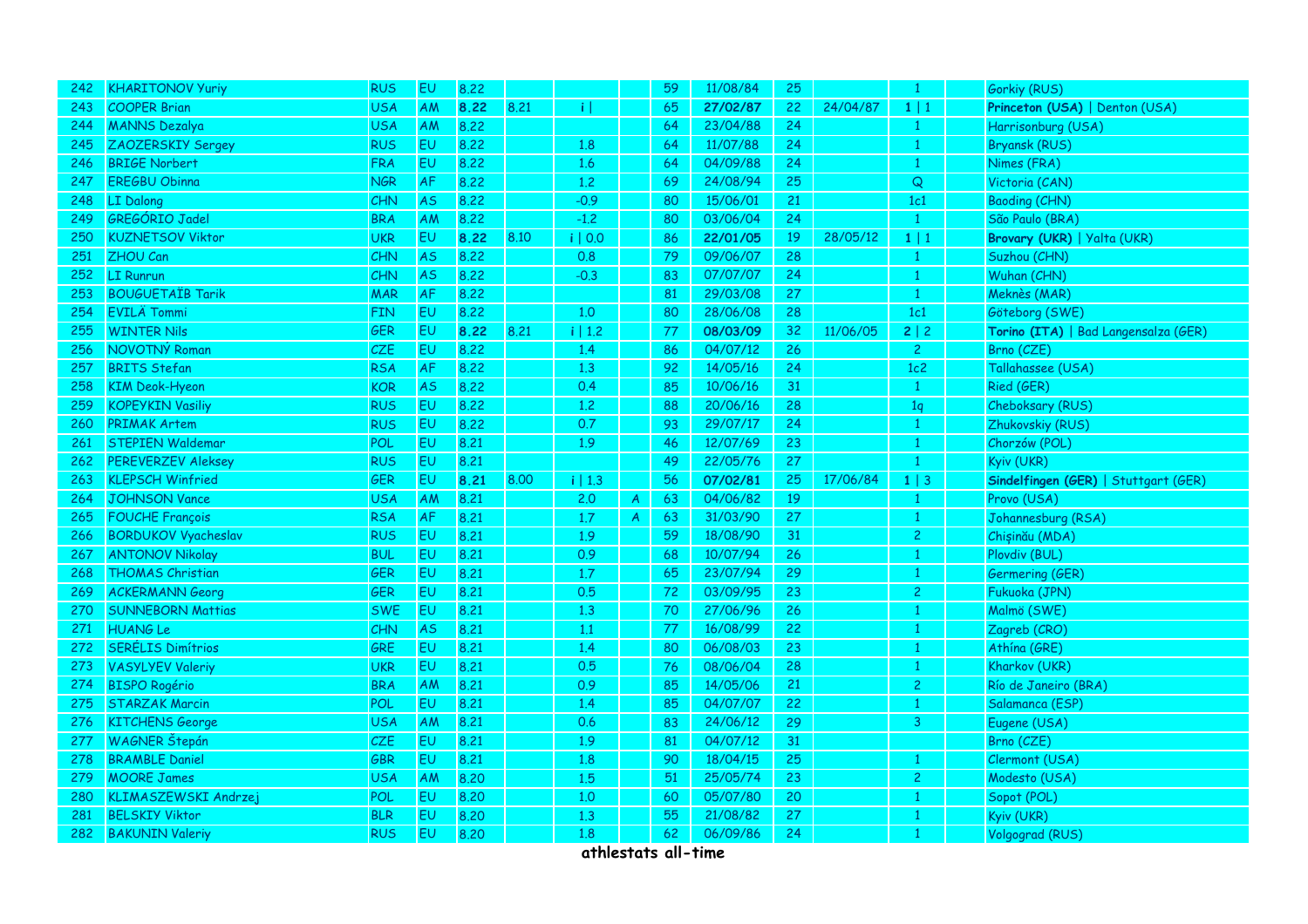| 283 | <b>STALLWORTH James</b>  | <b>USA</b> | AM        | 8.20 |      | 1.4     |                | 71 | 09/08/90 | 19 |          | Q              |                 | Plovdiv (BUL)                           |
|-----|--------------------------|------------|-----------|------|------|---------|----------------|----|----------|----|----------|----------------|-----------------|-----------------------------------------|
| 284 | <b>FLOREAL Edrick</b>    | CAN        | AM        | 8.20 |      | 1.9     |                | 66 | 20/07/91 | 25 |          | $\mathbf{1}$   |                 | Sherbrooke (CAN)                        |
| 285 | <b>GEORGIEV Galin</b>    | <b>BUL</b> | EU        | 8.20 |      | 0.8     |                | 70 | 07/06/92 | 22 |          | $\mathbf{1}$   |                 | Sofia (BUL)                             |
| 286 | <b>MARTIROSYAN Armen</b> | ARM        | <b>AS</b> | 8.20 |      | 1.0     | $\mathcal{A}$  | 69 | 17/07/94 | 25 |          | $\mathbf{1}$   |                 | Gyumri (ARM)                            |
| 287 | <b>ZHUKOV Aleksey</b>    | <b>RUS</b> | <b>EU</b> | 8.20 |      | 1.9     |                | 73 | 13/06/97 | 24 |          | $\mathbf{1}$   |                 | Sankt-Peterburg (RUS)                   |
| 288 | <b>PRAH Kofi Amoah</b>   | GER        | <b>EU</b> | 8.20 |      | 0.8     |                | 74 | 12/06/00 | 26 |          | $\mathbf{1}$   |                 | Wesel (GER)                             |
| 289 | <b>TRENTIN Nicola</b>    | ITA        | EU        | 8.20 |      | 1.8     |                | 74 | 05/07/03 | 29 |          | 3              |                 | Padova (ITA)                            |
| 290 | <b>TERANO Shin-ichi</b>  | <b>JPN</b> | <b>AS</b> | 8.20 |      | 1.8     |                | 79 | 06/06/04 | 25 |          | $\mathbf{1}$   |                 | Tottori (JPN)                           |
| 291 | <b>MARGL Tamás</b>       | <b>HUN</b> | EU        | 8.20 |      | 0.9     |                | 76 | 15/06/04 | 28 |          | $\mathbf{1}$   |                 | Tatabánya (HUN)                         |
| 292 | <b>PETROV Aleksandr</b>  | <b>RUS</b> | <b>EU</b> | 8.20 |      | 1.5     |                | 86 | 09/07/11 | 25 |          | $\mathbf{1}$   |                 | Moskva (RUS)                            |
| 293 | SARGSYAN Arsen           | ARM        | <b>AS</b> | 8.20 |      | 1.8     | $\overline{A}$ | 84 | 08/06/12 | 28 |          | $\mathbf{1}$   |                 | Artashat (ARM)                          |
| 294 | <b>GBAGBEKE Stanley</b>  | <b>NGR</b> | AF        | 8.20 |      | 1.6     |                | 89 | 21/06/12 | 23 |          | $\mathbf{1}$   |                 | Calabar (NGR)                           |
| 295 | PAHLEVANYAN Vardan       | ARM        | <b>AS</b> | 8.20 |      | 1.9     | $\mathsf{A}$   | 88 | 06/07/12 | 24 |          | $\mathbf{1}$   |                 | Artashat (ARM)                          |
| 296 | <b>POLYANSKIY Sergey</b> | <b>RUS</b> | <b>EU</b> | 8,20 |      | 1.3     |                | 89 | 09/07/15 | 26 |          | $\mathbf{1}$   |                 | <b>Yerino (RUS)</b>                     |
| 297 | <b>OJIAKU Kevin</b>      | <b>ITA</b> | EU        | 8.20 |      | 1.6     |                | 89 | 21/05/17 | 28 |          | 1c2            |                 | Torino (ITA)                            |
| 298 | <b>HARTMANN Stephan</b>  | GER        | EU        | 8.20 |      | 0.5     |                | 94 | 26/05/18 | 24 |          | 1f1            |                 | Weinheim (GER)                          |
| 299 | <b>HOWARD Julian</b>     | GER        | EU        | 8,20 |      | 0.3     |                | 89 | 26/05/18 | 29 |          | 2f1            |                 | Weinheim (GER)                          |
| 300 | <b>ROPER Darcy</b>       | <b>AUS</b> | OC        | 8.20 |      | 1.4     |                | 98 | 25/01/20 | 22 |          | $\mathbf{1}$   |                 | Canberra (AUS)                          |
| 301 | THOMPSON Shawn D.        | <b>JAM</b> | AM        | 8.20 |      |         |                | 97 | 08/02/20 | 23 |          | $\mathbf{1}$   |                 | Spanish Town (JAM)                      |
| 302 | <b>BEER Klaus</b>        | GER        | <b>EU</b> | 8.19 |      | 0.0     | $\mathcal{A}$  | 42 | 18/10/68 | 26 |          | $\overline{c}$ | OG              | Cd. México (MEX)                        |
| 303 | <b>CHOCHEV Atanas</b>    | <b>BUL</b> | EU        | 8.19 |      | 1.4     |                | 57 | 12/07/81 | 24 |          | $\mathbf{1}$   |                 | Sofia (BUL)                             |
| 304 | <b>ARTIS Greg</b>        | <b>USA</b> | <b>AM</b> | 8.19 | 8.11 | ïΙ      |                | 59 | 23/01/82 | 23 | 17/04/81 | $1 \mid 1$     |                 | Murfreesboro (USA)   Murfreesboro (USA) |
| 305 | <b>HUMPHREY Ray</b>      | <b>USA</b> | AM        | 8.19 |      |         |                | 65 | 21/05/88 | 23 |          | $\mathbf{1}$   |                 | New Haven (USA)                         |
| 306 | <b>WILLIAMS Elmer</b>    | <b>PUR</b> | AM        | 8.19 |      |         | $\mathcal{A}$  | 64 | 11/08/89 | 25 |          | $\overline{c}$ |                 | Bogotá (COL)                            |
| 307 | <b>CHAMBERS Ron</b>      | <b>JAM</b> | AM        | 8.19 |      |         |                | 58 | 07/04/90 | 32 |          | $\mathbf{1}$   |                 | Miami (USA)                             |
| 308 | <b>XU Bin</b>            | <b>CHN</b> | <b>AS</b> | 8.19 |      | 0.5     |                | 70 | 17/10/92 | 22 |          | $\mathbf{1}$   |                 | Wuhan (CHN)                             |
| 309 | <b>VASDEKIS Spyros</b>   | GRE        | <b>EU</b> | 8.19 |      | 1.9     |                | 70 | 09/07/95 | 25 |          | 1              |                 | <b>Budapest (HUN)</b>                   |
| 310 | ZHARKOV Aleksandr        | <b>RUS</b> | EU        | 8.19 |      | 1.0     |                | 71 | 14/06/96 | 25 |          | $\mathbf{1}$   |                 | Rostov-na-Donu (RUS)                    |
| 311 | <b>DUNCAN Richard</b>    | CAN        | AM        | 8.19 |      | 1.9     |                | 73 | 25/03/00 | 27 |          | $\mathbf{1}$   |                 | Houston (USA)                           |
| 312 | <b>MOXEY Osbourne</b>    | <b>BAH</b> | <b>AM</b> | 8.19 |      | 0.8     |                | 78 | 09/08/02 | 24 |          | $\mathbf{1}$   |                 | San Antonio (USA)                       |
| 313 | <b>TAYLOR Christian</b>  | <b>USA</b> | AM        | 8.19 |      | 0.9     |                | 90 | 15/05/10 | 20 |          | 2c2            |                 | Knoxville (USA)                         |
| 314 | <b>TAYLOR Ronald</b>     | <b>USA</b> | AM        | 8.19 |      | 1.9     |                | 90 | 19/07/13 | 23 |          | $\mathbf{1}$   |                 | Chula Vista (USA)                       |
| 315 | <b>SHARMA Ankit</b>      | <b>IND</b> | <b>AS</b> | 8.19 |      | 0.1     |                | 92 | 26/06/16 | 24 |          | $\mathbf{1}$   |                 | Almaty (KAZ)                            |
| 316 | <b>ALVES Higor</b>       | <b>BRA</b> | <b>AM</b> | 8.19 |      | 1.0     |                | 94 | 01/07/16 | 22 |          | $\mathbf{1}$   |                 | São Bernardo do Campo (BRA)             |
| 317 | <b>WILLIAMS William</b>  | <b>USA</b> | AM        | 8.19 | 8.05 | i   0.9 |                | 95 | 09/03/18 | 23 | 12/05/18 | 1              |                 | College Station (USA)   Knoxville (USA) |
| 318 | de MELO Alexsandro       | <b>BRA</b> | AM        | 8.19 |      | 1.9     |                | 95 | 16/09/18 | 23 |          | $\mathbf{1}$   |                 | Bragança Paulista (BRA)                 |
| 319 | <b>SANTOS Héctor</b>     | <b>ESP</b> | <b>EU</b> | 8.19 |      | $-0.1$  |                | 98 | 12/07/19 | 21 |          | $\overline{c}$ |                 | Gävle (SWE)                             |
| 320 | <b>ALLEN Rayvon</b>      | <b>USA</b> | AM        | 8.19 |      | 1.9     |                | 99 | 15/05/21 | 22 |          | $\overline{2}$ |                 | Manhattan (USA)                         |
| 321 | <b>SIMPSON Damarcus</b>  | USA        | AM        | 8.19 |      | 0.4     |                | 93 | 27/06/21 | 28 |          | $\overline{4}$ |                 | Eugene (USA)                            |
| 322 | <b>BAUMGARTNER Hans</b>  | GER        | <b>EU</b> | 8.18 |      | 0.5     |                | 49 | 09/09/72 | 23 |          | $\overline{c}$ | $\overline{OG}$ | München (GER)                           |
| 323 | <b>KLAUSS Max</b>        | GER        | EU        | 8.18 |      | 1.9     |                | 47 | 12/06/74 | 27 |          | $\mathbf{1}$   |                 | Berlin (GER)                            |
|     |                          |            |           |      |      |         |                |    |          |    |          |                |                 |                                         |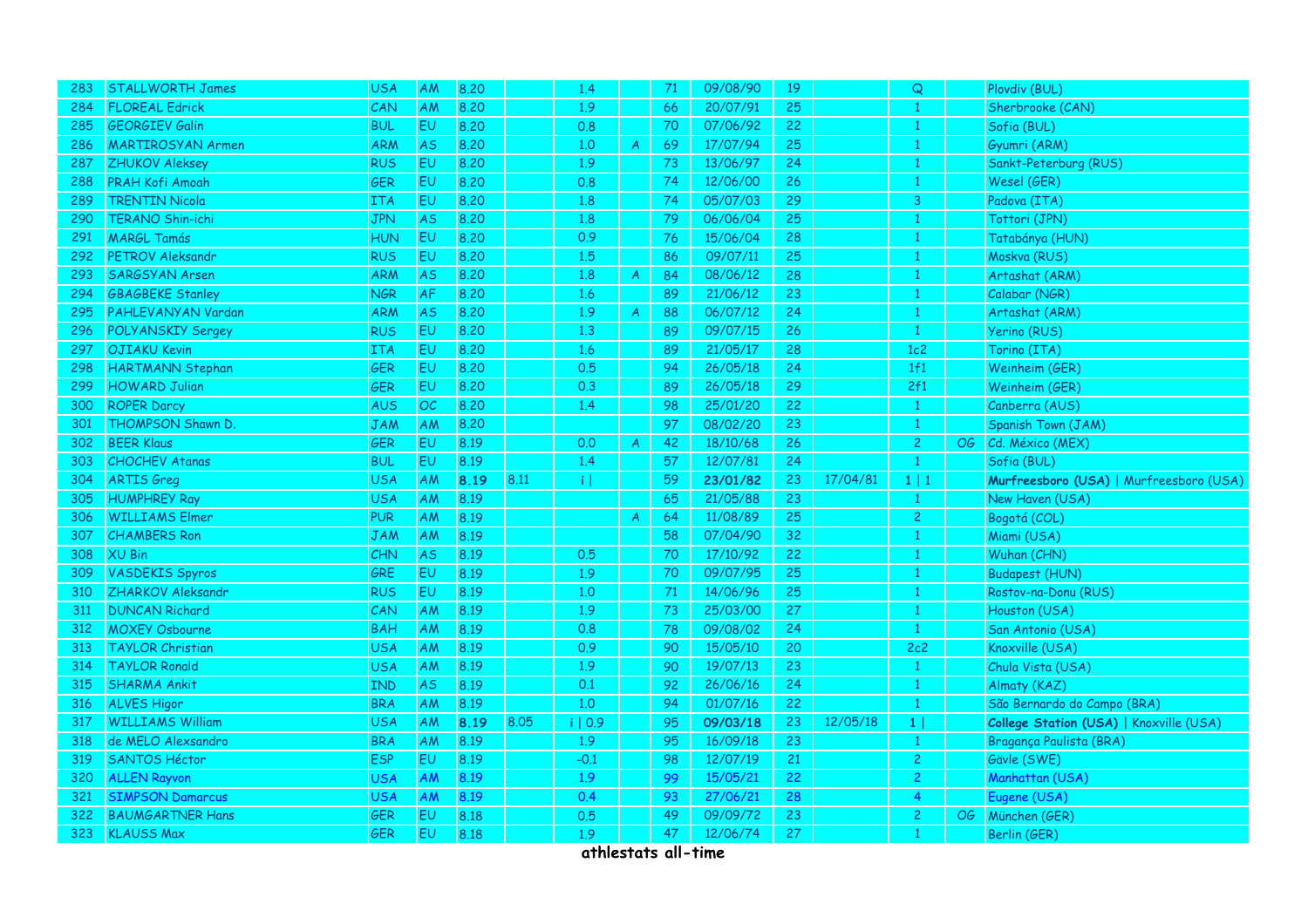| 324 | <b>WARTENBERG Frank</b>          | <b>GER</b> | EU        | 8.18 |      | 2.0                   |                | 55 | 10/07/76 | 21              |          |                |    | Berlin (GER)                        |
|-----|----------------------------------|------------|-----------|------|------|-----------------------|----------------|----|----------|-----------------|----------|----------------|----|-------------------------------------|
| 325 | <b>PODLUZHNIY Valeriy</b>        | <b>UKR</b> | EU        | 8.18 |      | 1.2                   |                | 52 | 28/07/80 | 28              |          | $\mathbf{3}$   | OG | Moskva (RUS)                        |
| 326 | <b>GAFFNEY George</b>            | <b>USA</b> | AM        | 8.18 | 8.06 | i   1.3               | $\mathsf{A}$   | 60 | 05/02/83 | 23              | 01/06/83 | 1   Q          |    | Flagstaff (USA)   Houston (USA)     |
| 327 | <b>HIRSCHBERG Jens-Uwe</b>       | GER        | EU        | 8.18 |      | 0.9                   |                | 64 | 11/06/87 | 23              |          |                |    | Neubrandenburg (GER)                |
| 328 | <b>SOKOV Vasiliy</b>             | <b>TJK</b> | <b>AS</b> | 8.18 |      | 1.3                   |                | 68 | 05/07/88 | 20              |          | $\mathbf{2}$   |    | Tallinn (EST)                       |
| 329 | <b>GOMBALA Milan</b>             | CZE        | EU        | 8.18 | 8.12 | $\lceil \cdot \rceil$ |                | 68 | 16/02/92 | 24              | 06/07/95 | 1 1            |    | Praha (CZE)   Ostrava (CZE)         |
| 330 | <b>HERNANDEZ Angel</b>           | <b>ESP</b> | EU        | 8.18 |      | 1.5                   |                | 66 | 13/06/92 | 26              |          |                |    | <b>Bruxelles (BEL)</b>              |
| 331 | <b>FRANCIS Mike</b>              | <b>PUR</b> | AM        | 8.18 |      |                       |                | 70 | 17/05/95 | 25 <sub>2</sub> |          | $\mathbf{1}$   |    | Raleigh (USA)                       |
| 332 | <b>PETRUKHNOV Aleksey</b>        | <b>RUS</b> | EU        | 8.18 |      | 0.4                   |                | 72 | 02/07/96 | 24              |          | $\mathbf{2}$   |    | Sankt-Peterburg (RUS)               |
| 333 | <b>JAHIC Danial</b>              | <b>SRB</b> | EU        | 8.18 |      | 1.9                   |                | 79 | 29/05/99 | 20              |          |                |    | Réthimno (GRE)                      |
| 334 | <b>PACHECO Yoelmis</b>           | CUB        | AM        | 8.18 |      | 1.2                   |                | 82 | 22/02/02 | 20              |          | $\overline{2}$ |    | La Habana (CUB)                     |
| 335 | <b>LAMPART Petr</b>              | CZE        | EU        | 8.18 |      |                       |                | 83 | 15/09/02 | 19              |          | $\mathbf{1}$   |    | Brno (CZE)                          |
| 336 | <b>PARRAVICINI Tim</b>           | <b>AUS</b> | OC        | 8.18 |      | 1.7                   |                | 81 | 05/02/05 | 24              |          | 1              |    | Canberra (AUS)                      |
| 337 | <b>VIEIRA</b> Erivaldo           | <b>BRA</b> | AM        | 8.18 |      | 1.4                   | $\overline{A}$ | 80 | 04/06/06 | 26              |          |                |    | Cochabamba (BOL)                    |
| 338 | <b>DIFALLAH Mohamed Fathalla</b> | EGY        | AF        | 8.18 |      | 1.8                   |                | 87 | 05/05/11 | 24              |          |                |    | El Maadi (EGY)                      |
| 339 | STRZALKOWSKI Adrian              | <b>POL</b> | EU        | 8.18 | 8.02 | i   1.7               |                | 90 | 07/03/14 | 24              | 31/07/14 | 1q1   2        |    | Sopot (POL)   Szczecin (POL)        |
| 340 | SUGAI Yohei                      | <b>JPN</b> | <b>AS</b> | 8.18 |      | 1.3                   |                | 85 | 18/04/15 | 30              |          | $\overline{2}$ |    | Walnut (USA)                        |
| 341 | JASZCZUK Tomasz                  | POL        | EU        | 8.18 |      | 1.7                   |                | 92 | 28/05/17 | 25              |          | $\mathbf{1}$   |    | Biała Podlaska (POL)                |
| 342 | <b>McCLAIN Terell</b>            | <b>USA</b> | AM        | 8.18 |      | 1.6                   |                | 95 | 21/04/18 | 23              |          | 2f9            |    | Long Beach (USA)                    |
| 343 | <b>JEFFERSON Trumaine</b>        | <b>USA</b> | AM        | 8.18 |      | 1.6                   |                | 95 | 05/06/19 | 24              |          | $\overline{2}$ |    | Austin (USA)                        |
| 344 | <b>BONHEME Jean-François</b>     | FRA        | EU        | 8.17 | 8.00 | i   0.0               |                | 49 | 09/03/74 | 25              | 28/07/74 | $1 \mid 1$     |    | Göteborg (SWE)   Nice (FRA)         |
| 345 | <b>LEITNER Jan</b>               | CZE        | EU        | 8.17 | 8.10 | i   0.7               |                | 53 | 22/02/86 | 32              | 04/06/82 | $1 \mid 1$     |    | Athína (GRE)   Bratislava (SVK)     |
| 346 | <b>HARRISON Kenny</b>            | <b>USA</b> | AM        | 8.17 | 8.14 | $\lceil i \rceil$     |                | 65 | 14/03/86 | 21              | 18/04/87 | $1 \mid 1$     |    | Oakland City (USA)   Lawrence (USA) |
| 347 | <b>DIGNO Martin</b>              | CUB        | AM        | 8.17 |      |                       |                | 65 | 08/06/86 | 21              |          | $\overline{2}$ |    | La Habana (CUB)                     |
| 348 | <b>WALKER Chris</b>              | <b>USA</b> | AM        | 8.17 |      |                       |                | 65 | 04/04/87 | 22              |          | $\overline{c}$ |    | Austin (USA)                        |
| 349 | <b>TOBLER Evans</b>              | <b>USA</b> | AM        | 8.17 |      |                       |                | 65 | 13/05/89 | 24              |          | $\mathbf{1}$   |    | Ponce (PUR)                         |
| 350 | <b>HARRIS Jerry</b>              | <b>USA</b> | AM        | 8.17 |      |                       |                | 70 | 06/04/91 | 21              |          | 1c2            |    | Austin (USA)                        |
| 351 | <b>SANDERS Chris</b>             | <b>USA</b> | AM        | 8.17 | 8.07 | $\lceil \cdot \rceil$ |                | 72 | 15/02/92 | 20              | 26/03/94 | $1 \mid 1$     |    | Ames (USA)   Gainesville (USA)      |
| 352 | <b>GARZON Juan Carlos</b>        | CUB        | AM        | 8.17 |      | 0.3                   |                | 74 | 02/03/95 | 21              |          | $\overline{2}$ |    | La Habana (CUB)                     |
| 353 | <b>EHMANN Volker</b>             | <b>GER</b> | EU        | 8.17 |      | 1.2                   |                | 72 | 26/05/96 | 24              |          | $\mathbf{1}$   |    | <b>Bad Langensalza (GER)</b>        |
| 354 | <b>MUSIKHIN Aleksey</b>          | <b>RUS</b> | <b>EU</b> | 8.17 |      | 1.6                   |                | 75 | 02/08/98 | 23              |          | 1              |    | Moskva (RUS)                        |
| 355 | <b>DACASTELLO Stefano</b>        | <b>ITA</b> | EU        | 8.17 |      | 1.2                   |                | 80 | 10/07/04 | 24              |          | $\mathbf{1}$   |    | Firenze (ITA)                       |
| 356 | <b>WILSON Aarik</b>              | <b>USA</b> | AM        | 8.17 | 8.11 | $i$   2.0             |                | 82 | 11/03/05 | 23              | 17/05/08 | $1 \mid 3$     |    | Fayetteville (USA)   Ponce (PUR)    |
| 357 | <b>SAPINSKIY Dmitriy</b>         | <b>RUS</b> | EU        | 8.17 |      | $-0.8$                |                | 83 | 13/06/06 | 23              |          | $\mathbf{1}$   |    | Tula (RUS)                          |
| 358 | <b>ALLMOND Tony</b>              | <b>USA</b> | AM        | 8.17 |      | 0.4                   |                | 82 | 05/06/07 | 25              |          | $\overline{1}$ |    | Sotteville-lès-Rouen (FRA)          |
| 359 | <b>KATSIS Pétros</b>             | <b>GRE</b> | EU        | 8.17 |      | 2.0                   |                | 83 | 11/07/07 | 24              |          |                |    | Spárti (GRE)                        |
| 360 | <b>COLE Reindell</b>             | <b>USA</b> | AM        | 8.17 |      | 2.0                   |                | 88 | 03/05/08 | 20              |          | $\mathbf{1}$   |    | Irvine (USA)                        |
| 361 | <b>YUN Zhiming</b>               | <b>CHN</b> | <b>AS</b> | 8.17 | 8.10 | i   0.7               |                | 88 | 13/02/12 | 24              | 02/06/12 | 2 1            |    | Nanjing (CHN)   Regensburg (GER)    |
| 362 | <b>ARZANDEH Mohammad</b>         | IRI        | <b>AS</b> | 8.17 |      | 1.3                   |                | 87 | 07/07/12 | 25              |          | $\mathbf{1}$   |    | Tehran (IRI)                        |
| 363 | TANG Gongchen                    | CHN        | <b>AS</b> | 8.17 |      | 1.8                   |                | 89 | 29/06/15 | 26              |          | $\mathbf{1}$   |    | Chanthaburi (THA)                   |
| 364 | <b>BARYCHEUSKI Kanstantsin</b>   | <b>BLR</b> | EU        | 8.17 |      | 1.6                   |                | 90 | 19/07/15 | 25              |          | $\mathbf{1}$   |    | Zhukovskiy (RUS)                    |
|     |                                  |            |           |      |      |                       |                |    |          |                 |          |                |    |                                     |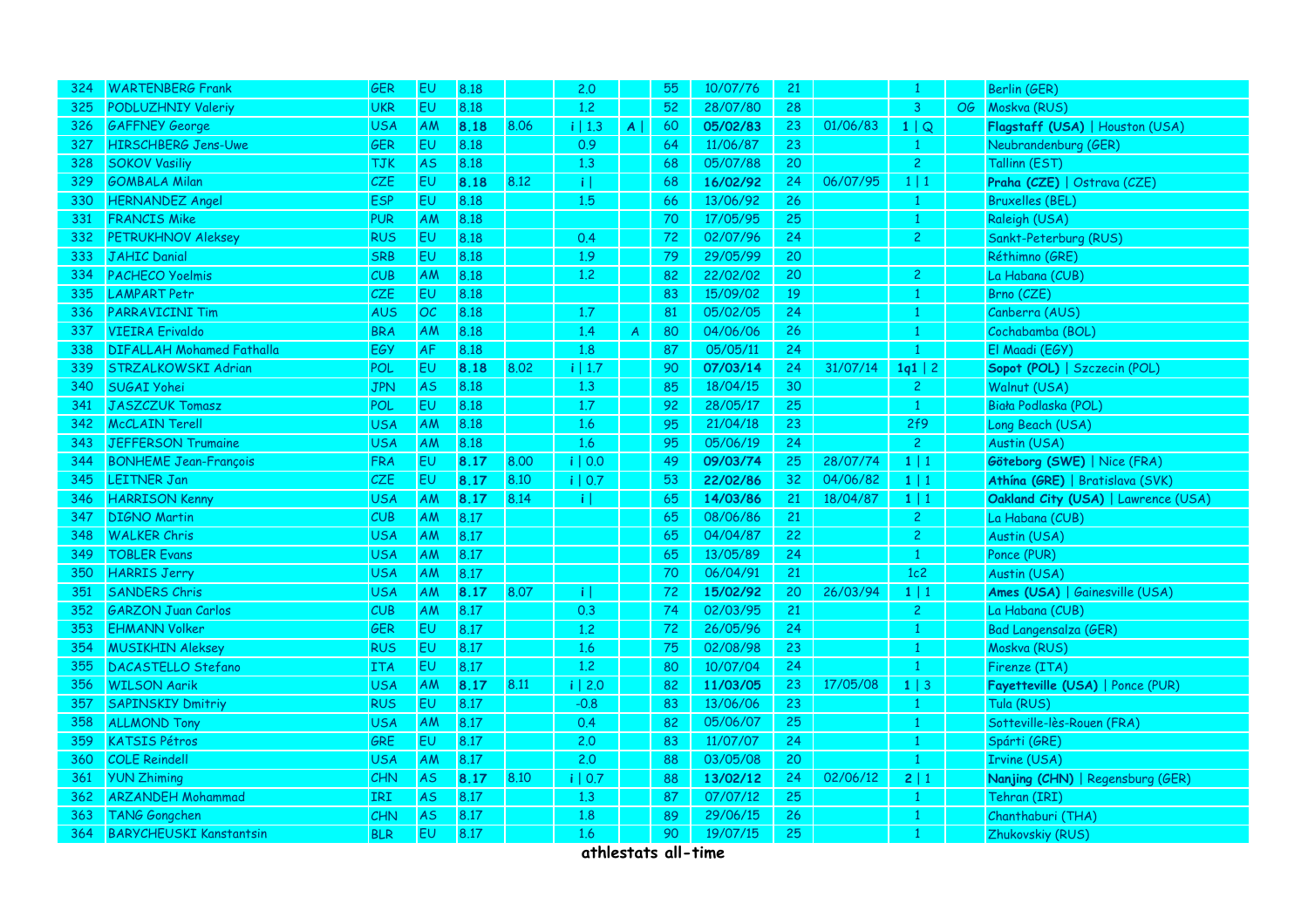| 365 | <b>ADDISON Jonathan</b>            | <b>USA</b> | <b>AM</b> | 8.17 | 7.92 | i   0.2 |                | 95 | 05/02/16 | 21              | 26/05/16 | 1   1c4        | Blacksburg (USA)   Jacksonville (USA)      |
|-----|------------------------------------|------------|-----------|------|------|---------|----------------|----|----------|-----------------|----------|----------------|--------------------------------------------|
| 366 | <b>OKUTU Jean Marie</b>            | <b>ESP</b> | <b>EU</b> | 8.17 |      | 0.0     | $\overline{A}$ | 88 | 10/07/16 | 28              |          | $\overline{2}$ | Monachil (ESP)                             |
| 367 | <b>HARVEY Julian</b>               | <b>USA</b> | AM        | 8.17 | 7.84 | ÷       |                | 95 | 24/02/17 | 22              | 11/05/18 | $1c2$   1      | Charleston (USA)   Cookeville (USA)        |
| 368 | <b>HOLLOWAY Grant</b>              | <b>USA</b> | AM        | 8.17 |      | 0.6     |                | 97 | 12/05/18 | 21              |          |                | Knoxville (USA)                            |
| 369 | <b>HOPKINS Gayle</b>               | <b>USA</b> | AM        | 8.16 |      | 1.3     |                | 41 | 19/06/64 | 23              |          | $\mathbf{1}$   | Eugene (USA)                               |
| 370 | <b>ROBINSON Clarence</b>           | <b>USA</b> | AM        | 8.16 |      | 2.0     |                | 42 | 23/04/65 | 23              |          | $\mathbf{1}$   | Des Moines (USA)                           |
| 371 | <b>STENIUS Rainer</b>              | <b>FIN</b> | EU.       | 8.16 |      |         |                | 43 | 06/05/66 | 23              |          | 1              | Los Angeles (USA)                          |
| 372 | <b>SHINNICK Phil</b>               | <b>USA</b> | AM        | 8.16 |      |         | $\mathsf{A}$   | 43 | 29/09/68 | 25 <sub>2</sub> |          | $\overline{c}$ | Flagstaff (USA)                            |
| 373 | <b>PANI Jacques</b>                | <b>FRA</b> | EU        | 8.16 |      | 0.8     |                | 46 | 22/06/69 | 23              |          | 1              | Pulversheim (FRA)                          |
| 374 | <b>ABBYASOV Shamil</b>             | KGZ        | <b>AS</b> | 8.16 |      |         |                | 57 | 02/08/81 | 24              |          | $\mathbf{1}$   | Leningrad (RUS)                            |
| 375 | DOVOINO Igor                       | <b>UKR</b> | EU        | 8.16 |      |         |                | 64 | 12/05/87 | 23              |          | $\mathbf{1}$   | Dnepropetrovsk (UKR)                       |
| 376 | <b>VASILYENKO Sergey</b>           | <b>KAZ</b> | <b>AS</b> | 8.16 |      |         |                | 65 | 18/06/88 | 23              |          | $\mathbf{1}$   | Almaty (KAZ)                               |
| 377 | <b>KÄRNÄ Jarmo</b>                 | <b>FIN</b> | EU        | 8.16 |      | 1.6     |                | 58 | 04/06/89 | 31              |          |                | Riga (LAT)                                 |
| 378 | <b>WALTON Tony</b>                 | <b>USA</b> | AM        | 8.16 |      | 0.7     |                | 69 | 04/07/93 | 24              |          |                | <b>Bad Cannstadt</b>                       |
| 379 | <b>CHAO Chih-kuo</b>               | TPE        | AS        | 8.16 |      | $1.2\,$ |                | 72 | 06/05/95 | 23              |          | $\mathbf{1}$   | Taipei City (TPE)                          |
| 380 | LUCZAK Krzysztof                   | POL        | EU        | 8.16 |      | 0.7     |                | 75 | 20/06/97 | 22              |          | $\mathbf{1}$   | Bydgoszcz (POL)                            |
| 381 | <b>WANG Cheng</b>                  | CHN        | <b>AS</b> | 8.16 |      | 1.8     |                | 80 | 19/04/98 | 18              |          | $\mathbf{1}$   | Chengdu (CHN)                              |
| 382 | <b>CAMOSSI Paolo</b>               | <b>ITA</b> | EU        | 8.16 |      | $1.7\,$ |                | 74 | 07/06/98 | 24              |          | $\overline{2}$ | Padova (ITA)                               |
| 383 | <b>KOVAR Milan</b>                 | CZE        | EU        | 8.16 |      | 0.7     |                | 72 | 20/06/98 | 26              |          | $\mathbf{1}$   | Praha (CZE)                                |
| 384 | <b>BRAGIN Andrey</b>               | <b>RUS</b> | EU        | 8.16 | 8.12 | i   0.6 |                | 79 | 18/02/99 | 20              | 10/08/03 | $1 \mid 3$     | Moskva (RUS)   Tula (RUS)                  |
| 385 | <b>LATHAM Clayton</b>              | CAN        | AM        | 8.16 |      | 1.9     |                | 80 | 30/07/02 | 22              |          | -1             | Jamaica (USA)                              |
| 386 | <b>MITROFANOV Dmitriy</b>          | <b>RUS</b> | EU        | 8.16 |      | 0.6     |                | 75 | 27/07/03 | 28              |          | $\mathbf{3}$   | Pírgos (GRE)                               |
| 387 | <b>TOBLER Jarod</b>                | <b>USA</b> | AM        | 8.16 |      | 1.8     |                | 82 | 27/06/08 | 26              |          | 2q2            | Eugene (USA)                               |
| 388 | <b>TURNER Matt</b>                 | <b>USA</b> | AM        | 8.16 |      | 1.5     |                | 86 | 08/07/09 | 23              |          | $\mathbf{1}$   | Salamanca (ESP)                            |
| 389 | <b>CHILA Hugo</b>                  | ECU        | AM        | 8.16 |      | 0.0     | $\mathsf{A}$   | 87 | 23/11/09 | 22              |          | $\overline{2}$ | Sucre (BOL)                                |
| 390 | <b>SPENCER Kendall</b>             | <b>USA</b> | AM        | 8.16 |      | 0.9     | $\overline{A}$ | 91 | 07/04/12 | 21              |          | 1c2            | Albuquerque (USA)                          |
| 391 | <b>PICKUP Bradley</b>              | GBR        | EU        | 8.16 |      |         |                | 89 | 27/07/14 | 25              |          | $\mathbf{1}$   | Bournemouth (GBR)                          |
| 392 | <b>COTTER Dylan</b>                | <b>RSA</b> | AF        | 8.16 |      | 0.2     | $\mathsf{A}$   | 91 | 13/02/16 | 25              |          | $\mathbf{1}$   | Johannesburg (RSA)                         |
| 393 | <b>SMITH Aubrey</b>                | CAN        | AM        | 8.16 |      | 1.2     |                | 88 | 25/06/16 | 28              |          | $\mathbf{1}$   | Coral Springs (USA)                        |
| 394 | <b>BAILEY Ramone</b>               | JAM        | AM        | 8.16 |      | 0.0     |                | 91 | 24/06/17 | 26              |          | $\mathbf{1}$   | Kingston (JAM)                             |
| 395 | <b>NAIRN LaQuarn</b>               | <b>BAH</b> | AM        | 8.16 | 8.04 | i   1.5 |                | 96 | 07/02/21 | 25              | 14/05/21 | 2 3            | Fayetteville (USA)   College Station (USA) |
| 396 | <b>COKE Shakwon</b>                | <b>JAM</b> | AM        | 8.16 |      | 2.0     |                | 99 | 27/03/21 | 22              |          | $\mathbf{1}$   | Arkansas City (USA)                        |
| 397 | <b>ORITSEMEYIWA Ineh Emmeanuel</b> | JGR        | AF        | 8.16 |      | 1.3     |                | 01 | 27/05/21 | 20              |          | $\mathbf{1}$   | Gulf Shores (USA)                          |
| 398 | <b>BEY Augustin</b>                | <b>FRA</b> | <b>EU</b> | 8.16 |      | 1.5     |                | 95 | 06/06/21 | 26              |          | $\mathbf{1}$   | Hengelo (NED)                              |
| 399 | <b>SEMIRAZ Oleg</b>                | <b>UKR</b> | EU        | 8.15 |      | 1.8     |                | 61 | 14/05/86 | 25              |          | $\mathbf{1}$   | Kharkov (UKR)                              |
| 400 | <b>MITCHELL Ray</b>                | <b>USA</b> | AM        | 8.15 |      | 2.0     |                | 63 | 09/05/87 | 24              |          | $\overline{2}$ | Modesto (USA)                              |
| 401 | <b>GOINS Boris</b>                 | <b>USA</b> | AM        | 8.15 |      | 0.6     | $\mathsf{A}$   | 67 | 02/06/89 | 22              |          | 4              | Provo (USA)                                |
| 402 | <b>HOLLEY Keith</b>                | <b>USA</b> | AM        | 8.15 |      |         |                | 69 | 28/04/90 | 21              |          |                | Porterville (USA)                          |
| 403 | <b>FRIGERIO Fausto</b>             | ITA        | EU        | 8.15 |      | 1.3     |                | 66 | 05/07/90 | 24              |          | $\mathbf{2}$   | Cagliari (ITA)                             |
| 404 | <b>FAULKNER Stewart</b>            | GBR        | EU        | 8.15 |      | 1.5     |                | 69 | 16/07/90 | 21              |          | $\mathbf{1}$   | Belfast (GBR)                              |
| 405 | <b>HARRIS Dennis</b>               | <b>USA</b> | AM        | 8.15 |      | $-1.7$  |                | 68 | 02/05/92 | 24              |          | $\mathbf{1}$   | Tuscaloosa (USA)                           |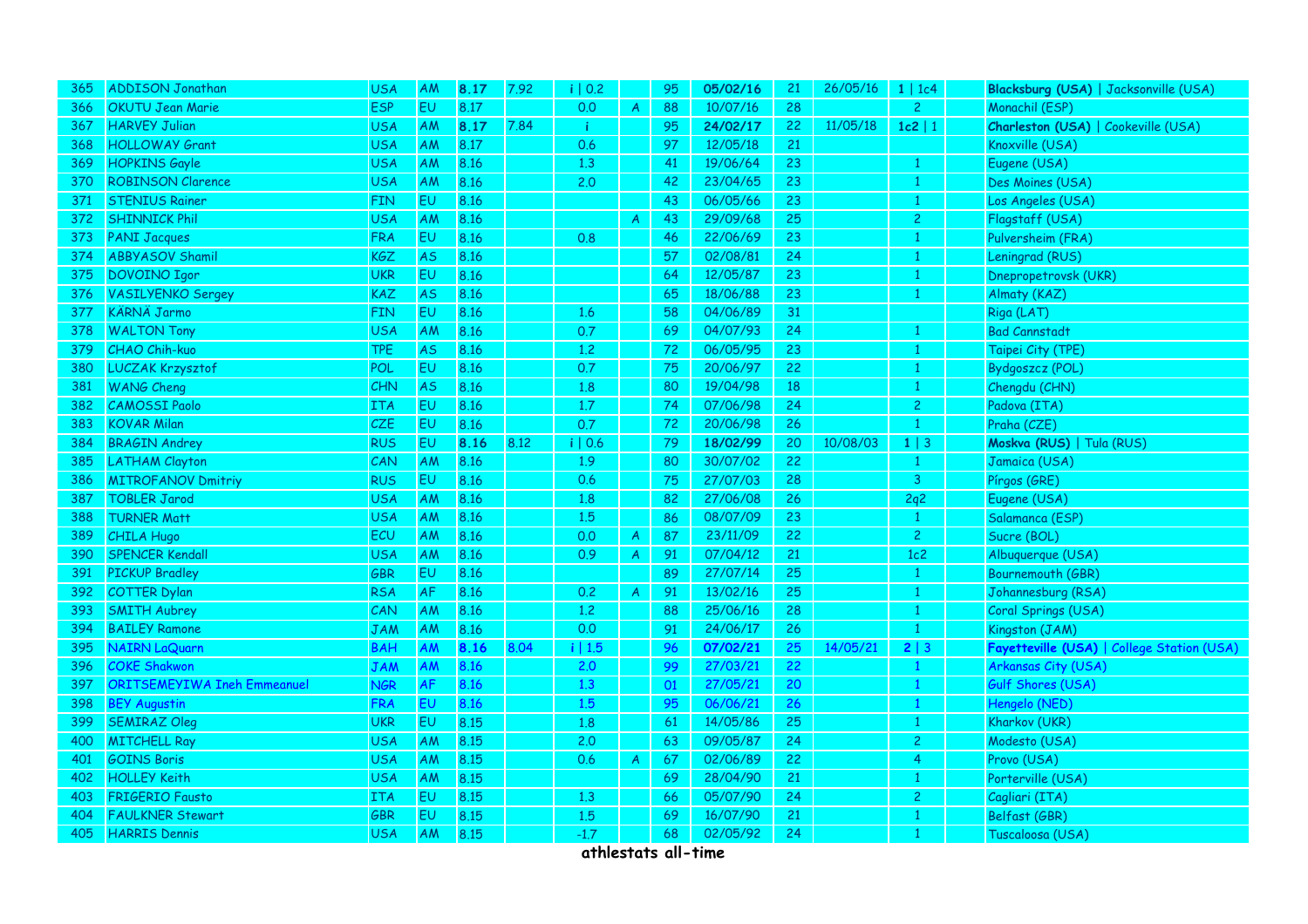| 406 | <b>THOMAS Robert II</b>   | <b>USA</b> | <b>AM</b> | 8.15 |      | 1.6     |               | 73 | 17/04/93 | 20 |          | 1              | Walnut (USA)                      |
|-----|---------------------------|------------|-----------|------|------|---------|---------------|----|----------|----|----------|----------------|-----------------------------------|
| 407 | TAGAWA Shigeru            | <b>JPN</b> | <b>AS</b> | 8.15 |      | 2.0     |               | 75 | 12/06/99 | 24 |          | 1              | Gifu (JPN)                        |
| 408 | <b>CHEN Jing</b>          | CHN        | <b>AS</b> | 8.15 |      | 1.4     |               | 76 | 16/08/99 | 23 |          | $\overline{c}$ | Zagreb (CRO)                      |
| 409 | <b>BIGDELI Schahriar</b>  | <b>GER</b> | EU        | 8.15 |      | 0.5     |               | 80 | 26/08/01 | 21 |          | $\mathbf{1}$   | Leverkusen (GER)                  |
| 410 | <b>RAMZY Bashir</b>       | <b>USA</b> | AM        | 8.15 |      | $-0.6$  |               | 79 | 25/07/04 | 25 |          | $\mathbf{1}$   | Carson (USA)                      |
| 411 | <b>MAKARCHEV Andriy</b>   | <b>UKR</b> | EU        | 8.15 |      | 0.6     |               | 85 | 03/08/09 | 24 |          | $\overline{c}$ | Kyiv (UKR)                        |
| 412 | <b>HIGGS Raymond</b>      | <b>BAH</b> | AM        | 8.15 |      | 0.6     |               | 91 | 14/05/11 | 20 |          | 3              | Athens, GA (USA)                  |
| 413 | <b>MYKOLAITIS Povilas</b> | LTU        | EU        | 8.15 |      | 0.5     |               | 83 | 04/06/11 | 28 |          | $\mathbf{1}$   | Kaunas (LTU)                      |
| 414 | <b>LAMB</b> Bryce         | <b>USA</b> | AM        | 8.15 |      | 0.9     |               | 90 | 09/06/11 | 21 |          | 5              | Des Moines (USA)                  |
| 415 | JAYASIRI W.P.Amila        | <b>SRI</b> | <b>AS</b> | 8.15 |      |         |               | 94 | 16/08/16 | 22 |          | $\mathbf{1}$   | Diyagama (SRI)                    |
| 416 | ANIĆ Lazar                | <b>SRB</b> | EU        | 8.15 |      | 2.0     |               | 91 | 27/05/17 | 26 |          | $\mathbf{1}$   | Slovenska Bistrica (SLO)          |
| 417 | <b>EHAMMER Simon</b>      | SUI        | EU        | 8.15 |      | 1.3     |               | 00 | 27/06/20 | 20 |          | 1f1            | Schaffhausen (SUI)                |
| 418 | <b>WHITLEY Stan</b>       | <b>USA</b> | AM        | 8.14 |      |         |               | 45 | 19/07/69 | 24 |          | $\mathbf{1}$   | Los Angeles (USA)                 |
| 419 | <b>HAYNES Tommy</b>       | <b>USA</b> | AM        | 8.14 |      | 1.0     |               | 52 | 17/05/74 | 22 |          | $\mathbf{1}$   | Murray (USA)                      |
| 420 | <b>KNIPPHALS Jens</b>     | GER        | EU        | 8.14 |      | 1.4     |               | 58 | 28/05/80 | 22 |          | $\overline{c}$ | Berlin (GER)                      |
| 421 | <b>BERNHARD Rolf</b>      | SUI        | EU        | 8.14 |      | 1.6     |               | 49 | 01/08/81 | 32 |          | $\mathbf{1}$   | Ebensee (AUT)                     |
| 422 | <b>BOTHA Cilliers</b>     | <b>RSA</b> | AF        | 8.14 |      |         | $\mathsf{A}$  | 60 | 22/03/82 | 22 |          | $\mathbf{1}$   | Potchefstroom (RSA)               |
| 423 | <b>LIU Yuhuang</b>        | <b>CHN</b> | <b>AS</b> | 8.14 |      |         |               | 59 | 06/09/82 | 23 |          | $\mathbf{1}$   | Nanjing (CHN)                     |
| 424 | <b>FRAZIER Ken</b>        | <b>USA</b> | AM        | 8.14 |      |         |               | 63 | 21/04/84 | 21 |          | $\mathbf{1}$   | Tempe (USA)                       |
| 425 | <b>DAVIS Mike</b>         | <b>USA</b> | AM        | 8.14 |      |         |               | 64 | 17/05/85 | 21 |          | $\overline{c}$ | Fayetteville                      |
| 426 | <b>POTAPENKO Vladimir</b> | <b>BLR</b> | EU        | 8.14 |      |         |               | 61 | 03/09/85 | 24 |          | 1              | Minsk (BLR)                       |
| 427 | <b>JEFFERSON Tyrus</b>    | <b>USA</b> | AM        | 8.14 |      |         | $\mathsf{A}$  | 65 | 22/10/88 | 23 |          | $\mathbf{1}$   | Germiston (RSA)                   |
| 428 | <b>BERRY Latin</b>        | <b>USA</b> | AM        | 8.14 |      | 0.6     | $\mathcal{A}$ | 67 | 02/06/89 | 22 |          | $\overline{5}$ | Provo (USA)                       |
| 429 | <b>STEINMAYR Teddy</b>    | AUT        | EU        | 8.14 |      | 1.9     |               | 64 | 08/07/89 | 25 |          | 1              | Ebensee (AUT)                     |
| 430 | <b>ALMASI Czaba</b>       | <b>HUN</b> | EU        | 8.14 |      | 1.8     |               | 66 | 13/08/89 | 23 |          | 3              | Berlin (GER)                      |
| 431 | <b>FORSYTHE Mark</b>      | GBR        | EU        | 8.14 |      | 1.4     |               | 65 | 07/07/91 | 26 |          | 3              | Rhede (GER)                       |
| 432 | <b>FIELDS Sheddric</b>    | <b>USA</b> | AM        | 8.14 |      | 1.5     |               | 73 | 14/07/91 | 18 |          | $\mathbf{1}$   | Cwmbran (GBR)                     |
| 433 | <b>JOHNSON Allen</b>      | <b>USA</b> | AM        | 8.14 | 7.85 | ÷       |               | 71 | 19/02/93 | 22 | 23/05/91 | 1 <sup>1</sup> | Johnson City (USA)                |
| 434 | <b>MILLNER Dominick</b>   | <b>USA</b> | AM        | 8.14 |      | 1.1     |               | 76 | 08/06/96 | 20 |          | $\mathbf{1}$   | Tallahassee (USA)                 |
| 435 | <b>LASTER Joe</b>         | <b>USA</b> | AM        | 8.14 |      | 1.3     |               | 73 | 17/05/97 | 24 |          | $\mathbf{1}$   | Waco (USA)                        |
| 436 | <b>WILLIAMS Wendell</b>   | <b>TTO</b> | AM        | 8.14 |      |         |               | 68 | 05/09/99 | 31 |          | $\mathbf{1}$   | Königs Wusterhausen (GER)         |
| 437 | <b>ZHANG Yu</b>           | CHN        | <b>AS</b> | 8.14 |      | 0.5     |               | 92 | 27/08/14 | 22 |          | $\mathbf{1}$   | Beijing (CHN)                     |
| 438 | <b>BROWN Charles</b>      | <b>USA</b> | AM        | 8.14 |      | 1.6     |               | 97 | 01/04/17 | 20 |          | $\mathbf{1}$   | Austin (USA)                      |
| 439 | <b>SUKHAREV Kirill</b>    | <b>RUS</b> | EU        | 8.14 |      | 1.1     |               | 92 | 29/07/17 | 25 |          | $\overline{2}$ | Zhukovskiy (RUS)                  |
| 440 | <b>KERR Jared</b>         | CAN        | AM        | 8.14 |      | 1.1     |               | 95 | 12/05/18 | 23 |          | $\mathbf{1}$   | Cincinnati (USA)                  |
| 441 | PRASAD Janaka             | SRI        | <b>AS</b> | 8.14 |      | 1.8     |               | 92 | 05/08/18 | 26 |          | $\mathbf{1}$   | Colombo (SRI)                     |
| 442 | <b>LIN Chia-Hsing</b>     | <b>TPE</b> | <b>AS</b> | 8.14 |      | 1.4     |               | 99 | 13/03/19 | 20 |          | $\mathbf{1}$   | Taipei (TPE)                      |
| 443 | <b>BITAN Gabriel</b>      | ROU        | EU        | 8.14 | 8.11 | i   0.2 |               | 98 | 06/02/21 | 23 | 26/06/21 | $1 \mid 1$     | București (ROU)   Smederevo (SRB) |
| 444 | <b>MAZUR Vladyslav</b>    | <b>UKR</b> | EU        | 8.14 | 8.07 | i   1.3 |               | 96 | 05/03/21 | 25 | 19/07/18 | 4f1   2        | Torun (POL)   Lutsk (UKR)         |
| 445 | <b>YOSHIDA Hiromichi</b>  | <b>JPN</b> | <b>AS</b> | 8.14 |      | 1.7     |               | 99 | 11/07/21 | 22 |          |                | Kobe (JPN)                        |
| 446 | <b>OWENS Jesse</b>        | <b>USA</b> | AM        | 8.13 |      | 1.3     |               | 13 | 25/05/35 | 22 |          | $\mathbf{1}$   | Ann Arbor (USA)                   |
|     |                           |            |           |      |      |         |               |    |          |    |          |                |                                   |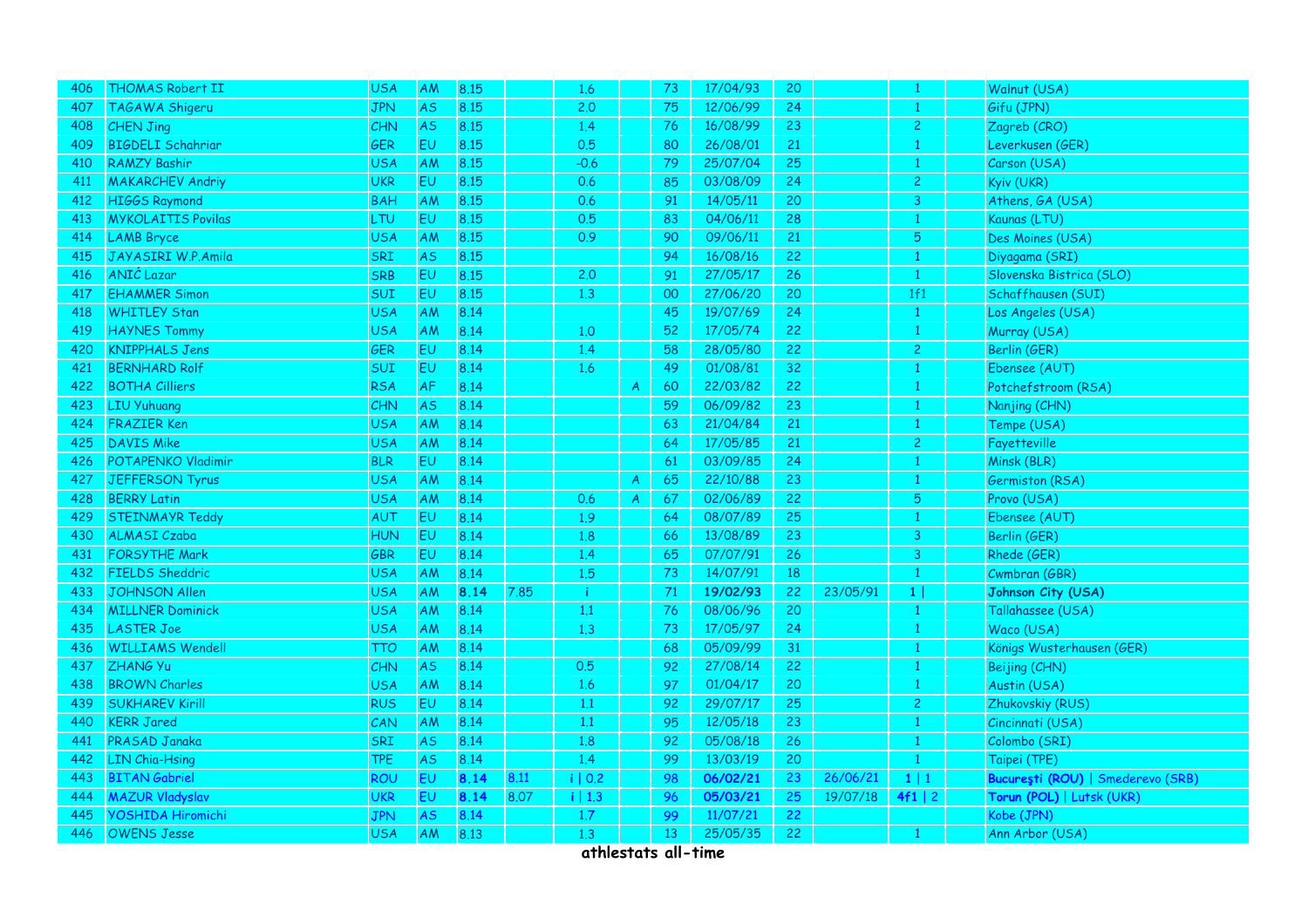| 447 | <b>SEAY Danny</b>         | <b>USA</b> | <b>AM</b> | 8.13 |        |               | 53 | 24/05/75 | 22              |                |    | Modesto (USA)          |
|-----|---------------------------|------------|-----------|------|--------|---------------|----|----------|-----------------|----------------|----|------------------------|
| 448 | <b>FRANKE Lutz</b>        | GER        | <b>EU</b> | 8.13 | 1.9    |               | 57 | 19/07/79 | 22              | 1              |    | Dresden (GER)          |
| 449 | <b>JASKULKA Stanislaw</b> | <b>POL</b> | EU        | 8.13 | 0.5    |               | 58 | 28/07/80 | 22              | 5 <sub>5</sub> | OG | Moskva (RUS)           |
| 450 | <b>BRIDGES Steve</b>      | <b>USA</b> | AM        | 8.13 |        | $\mathcal{A}$ | 60 | 04/06/82 | 22              | 5              |    | Provo (USA)            |
| 451 | <b>TSEPELYEV Vladimir</b> | LTU        | EU        | 8.13 |        |               | 56 | 05/06/82 | 26              | $\mathbf{1}$   |    | Riga (LAT)             |
| 452 | <b>BRADLEY Vesco</b>      | <b>USA</b> | AM        | 8.13 | 0.9    |               | 53 | 17/06/83 | 30              | $\overline{Q}$ |    | Indianapolis (USA)     |
| 453 | <b>SAVINYKH Vicktor</b>   | <b>RUS</b> | EU        | 8.13 |        |               | 52 | 25/06/83 | 31              | 1.             |    | Kharkov (UKR)          |
| 454 | REICHELT Andre            | GER        | EU        | 8.13 | 2.0    |               | 62 | 27/07/84 | 22              | $\overline{c}$ |    | Dresden (GER)          |
| 455 | <b>DANILOV Gennadiy</b>   | <b>RUS</b> | EU        | 8.13 | 0.3    |               | 61 | 07/07/85 | 24              | $\mathbf{1}$   |    | Vilnius (LTU)          |
| 456 | <b>RESKI Heiko</b>        | GER        | EU        | 8.13 | 0.4    |               | 63 | 13/09/87 | 24              | $\overline{c}$ |    | Gelnhausen (GER)       |
| 457 | <b>CULBERT David</b>      | <b>AUS</b> | OC        | 8.13 | 1.5    |               | 67 | 06/03/88 | 21              | $\overline{2}$ |    | Melbourne (AUS)        |
| 458 | PANG Yan                  | CHN        | <b>AS</b> | 8.13 | 0.2    |               | 63 | 01/09/88 | 25              | $\mathbf{1}$   |    | Tianjin (CHN)          |
| 459 | <b>SEMENYUK Yevgeniy</b>  | <b>UKR</b> | EU        | 8.13 | 0.1    |               | 68 | 08/05/93 | 25              | 1              |    | Uschgorod (UKR)        |
| 460 | <b>ASAHARA Nobuharu</b>   | <b>JPN</b> | <b>AS</b> | 8.13 | 0.7    |               | 72 | 03/12/93 | 21              |                |    | Manila (PHI)           |
| 461 | <b>CAMPUS Milko</b>       | <b>ITA</b> | EU        | 8.13 | $-0.4$ |               | 69 | 05/06/94 | 25              | $\mathbf{1}$   |    | Formia (ITA)           |
| 462 | <b>MONNEL Franck</b>      | <b>FRA</b> | EU        | 8.13 | 1.7    | $\mathcal{A}$ | 69 | 24/07/98 | 29              | $\overline{c}$ |    | Font Romeu (FRA)       |
| 463 | PATSELYA Aleksandr        | <b>UKR</b> | EU        | 8.13 | 0.1    |               | 83 | 17/05/03 | 20 <sub>2</sub> | $\mathbf{1}$   |    | Kharkov (UKR)          |
| 464 | <b>CASQUETTE Arnaud</b>   | <b>MRI</b> | AF        | 8.13 | 1.8    | $\mathsf{A}$  | 78 | 22/07/03 | 25              | $\overline{c}$ |    | Sestriere (ITA)        |
| 465 | AL-NUBI Abdulrahman       | QAT        | <b>AS</b> | 8.13 | 0.9    |               | 79 | 21/09/03 | 24              | $\overline{Q}$ |    | Manila (PHI)           |
| 466 | <b>SANDS Leevan</b>       | <b>BAH</b> | AM        | 8.13 | 1.7    |               | 81 | 10/07/05 | 24              | $\mathbf{1}$   |    | Nassau (BAH)           |
| 467 | <b>WALKER Wilbert</b>     | <b>JAM</b> | AM        | 8.13 | 1.6    |               | 85 | 25/05/06 | 21              | 1c2            |    | Emporia (USA)          |
| 468 | OLIVEIRA Paulo Sérgio     | <b>BRA</b> | AM        | 8.13 | 1.2    |               | 93 | 27/09/14 | 21              | $\mathbf{1}$   |    | São Paulo (BRA)        |
| 469 | <b>GFÖHLER Benjamin</b>   | SUI        | EU        | 8.13 | 1.0    |               | 94 | 05/06/16 | 22              | 1c1            |    | Oberteuringen (GER)    |
| 470 | WARD Ja'Mari              | <b>USA</b> | AM        | 8.13 | 0.0    |               | 98 | 12/05/17 | 19              |                |    | Columbia (USA)         |
| 471 | <b>KOBUSZEWSKI Jan</b>    | <b>POL</b> | EU        | 8.12 |        |               | 47 | 20/06/71 | 24              |                |    | Warszawa (POL)         |
| 472 | <b>BUSSE Joachim</b>      | GER        | EU        | 8.12 | 2.0    |               | 54 | 19/07/81 | 27              | $\mathbf{1}$   |    | Gelsenkirchen (GER)    |
| 473 | <b>ZWANZIG Andreas</b>    | GER        | EU        | 8.12 | 0.5    |               | 62 | 29/05/82 | 20              | 1              |    | Santiago de Cuba (CUB) |
| 474 | <b>AUSHEV Aleksandr</b>   | <b>UKR</b> | EU        | 8.12 | 1.0    |               | 60 | 07/07/85 | 25              |                |    | Kharkov (UKR)          |
| 475 | <b>KOCH Mathias</b>       | <b>GER</b> | EU        | 8.12 | 0.5    |               | 62 | 03/07/86 | 24              | $\overline{3}$ |    | Dresden (GER)          |
| 476 | <b>IVANOV Vadim</b>       | <b>RUS</b> | EU        | 8.12 | $-0.8$ |               | 68 | 02/06/91 | 23              |                |    | <b>Bryansk (RUS)</b>   |
| 477 | <b>OLIVAN Jesus</b>       | <b>ESP</b> | EU        | 8.12 | 1.1    |               | 68 | 17/08/91 | 23              |                |    | Vigo (ESP)             |
| 478 | <b>LESTAGE Franck</b>     | <b>FRA</b> | EU        | 8.12 | 0.3    |               | 68 | 24/05/92 | 24              | $\mathbf{1}$   |    | Fontainebleau (FRA)    |
| 479 | <b>HELAN Serge</b>        | <b>FRA</b> | EU        | 8.12 | 0.2    |               | 64 | 24/05/92 | 28              | $\overline{2}$ |    | Fontainebleau (FRA)    |
| 480 | <b>ZHOU Ming</b>          | <b>CHN</b> | <b>AS</b> | 8.12 |        |               | 70 | 25/10/92 | 22              | $\mathbf{1}$   |    | Changsha (CHN)         |
| 481 | <b>BARTON Tony</b>        | <b>USA</b> | AM        | 8.12 | 1.0    |               | 69 | 10/09/93 | 24              | 3              |    | London (GBR)           |
| 482 | <b>HUANG Baoting</b>      | <b>CHN</b> | <b>AS</b> | 8.12 | 1.8    |               | 74 | 11/10/94 | 20              | $\overline{c}$ |    | Hiroshima (JPN)        |
| 483 | <b>OWUSU Andrew</b>       | GHA        | AF        | 8.12 | 0.9    |               | 72 | 24/06/95 | 23              | 1              |    | Saarijärvi (FIN)       |
| 484 | <b>KATONON Jacob</b>      | <b>KEN</b> | <b>AF</b> | 8.12 | 0.2    | $\mathcal{A}$ | 69 | 23/09/95 | 26              | $\overline{c}$ |    | Johannesburg (RSA)     |
| 485 | <b>LOWE Ian</b>           | CAN        | AM        | 8.12 | 1.3    | $\mathcal{A}$ | 73 | 19/07/99 | 26              | $\overline{2}$ |    | Flagstaff (USA)        |
| 486 | <b>WATANABE Daisuke</b>   | <b>JPN</b> | <b>AS</b> | 8.12 | 1.3    |               | 75 | 25/07/99 | 24              | $\mathbf{1}$   |    | Sapporo (JPN)          |
| 487 | <b>PATTON Darvis</b>      | <b>USA</b> | AM        | 8.12 | 0.1    |               | 77 | 31/03/01 | 24              | $\mathbf{1}$   |    | Arlington (USA)        |